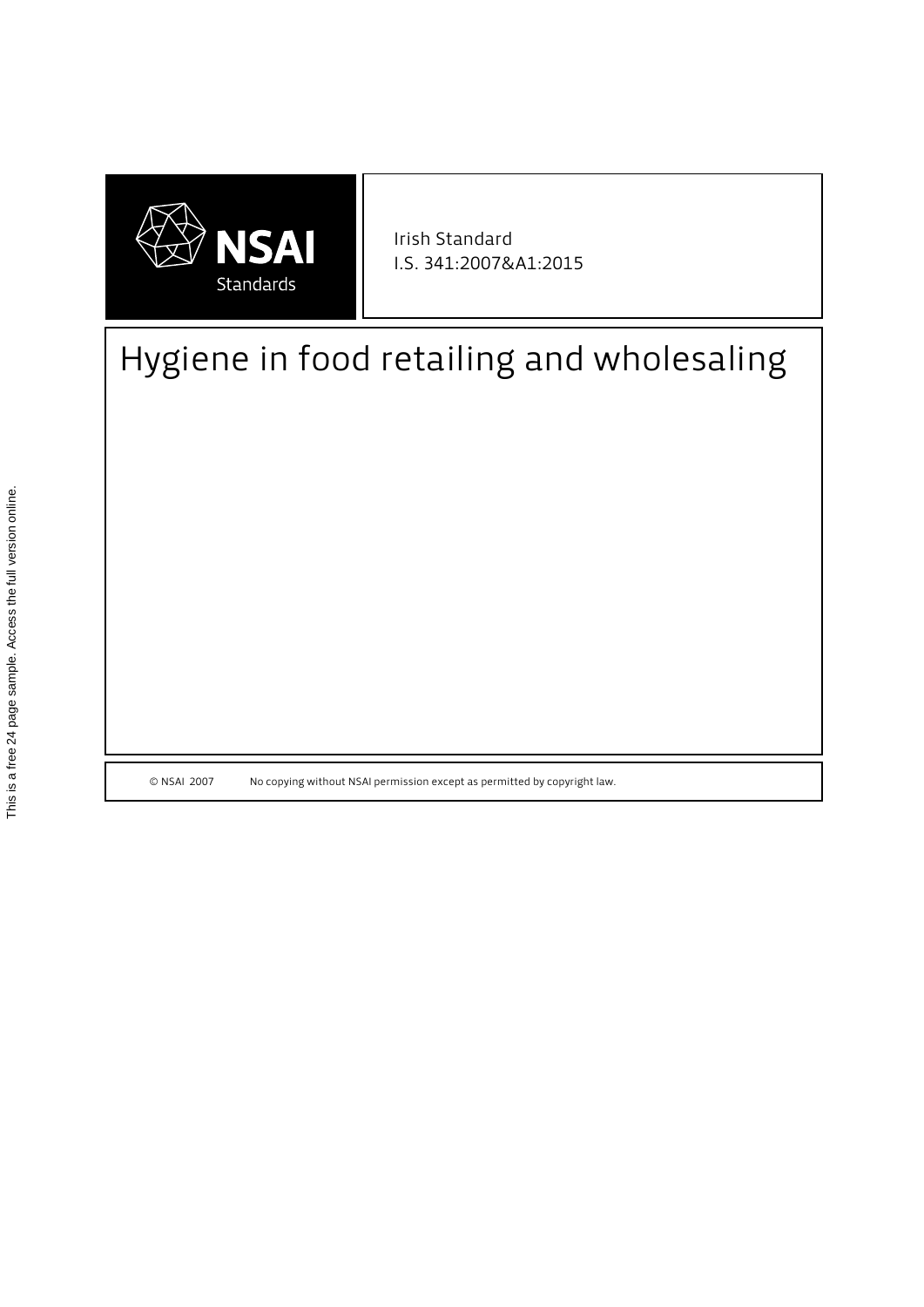# I.S. 341:2007&A1:2015

Incorporating amendments/corrigenda issued since publication: I.S. 341:2007/A1:2015

#### The National Standards Authority of Ireland (NSAI) produces the following categories of formal documents:

I.S. xxx: Irish Standard – national specification based on the consensus of an expert panel and subject to public consultation.

S.R. xxx: Standard Recommendation - recommendation based on the consensus of an expert panel and subject to public consultation.

SWiFT xxx: A rapidly developed recommendatory document based on the consensus of the participants of an NSAI workshop.

This document replaces/revises/consolidates the NSAI adoption of the document(s) indicated on the CEN/CENELEC cover/Foreword and the following National document(s):

NOTE: The date of any NSAI previous adoption may not match the date of its original CEN/CENELEC document.

| This document is based on:<br>I.S. 341:2007<br>I.S. 341:1998                                                 | Published:<br>29 June, 2007<br>15 May, 1998                               |                                                                   |                       |
|--------------------------------------------------------------------------------------------------------------|---------------------------------------------------------------------------|-------------------------------------------------------------------|-----------------------|
| This document was published<br>under the authority of the NSAI<br>and comes into effect on:<br>29 June, 2007 |                                                                           |                                                                   | ICS number:<br>67.020 |
| <b>NSAI</b><br>1 Swift Square,<br>Northwood, Santry<br>Dublin 9                                              | T +353 1 807 3800<br>F +353 1 807 3838<br>E standards@nsai.ie<br>W NSALie | Sales:<br>T +353 1 857 6730<br>F +353 1857 6729<br>W standards.je |                       |
| Údarás um Chaighdeáin Náisiúnta na hÉireann                                                                  |                                                                           |                                                                   |                       |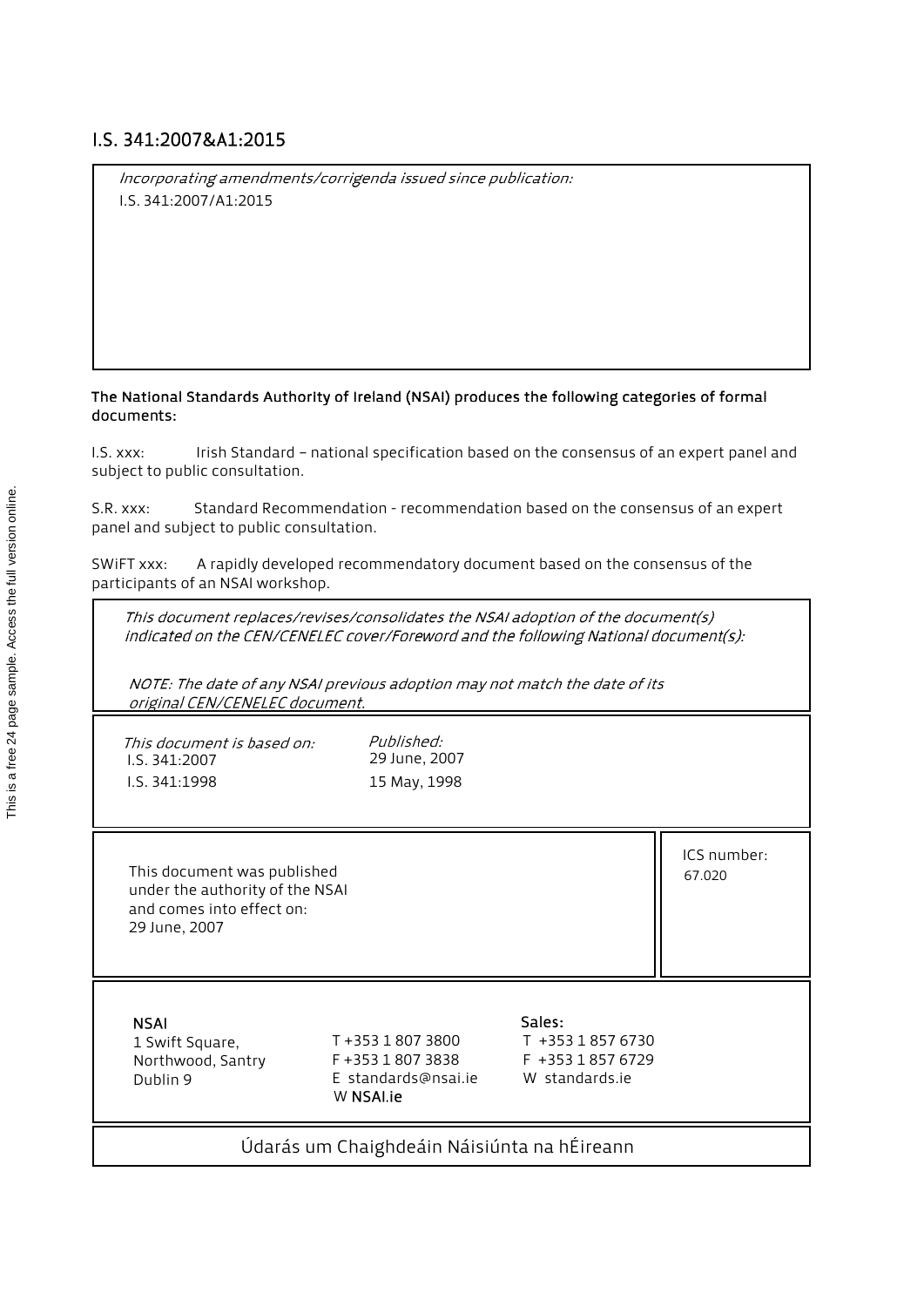### **AMENDMENT**

No. 1: 2015

OF

## STANDARD SPECIFICATION (HYGIENE IN FOOD RETAILING AND WHOLESALING)

DECLARATION, 2007

IRISH STANDARD 341: 2007

\_\_\_\_\_\_\_\_\_\_\_\_\_\_\_\_\_\_\_\_\_\_\_\_\_\_\_\_

NSAI in exercise of the power conferred by Section 16 (5) of the National Standards Authority of Ireland Act, 1996 (No. 28 of 1996) and with the consent of the Minister for Jobs, Enterprise and Innovation, hereby declares as follows:

- 1. This instrument may be cited as the Standard Specification (Hygiene in food retailing and wholesaling) Declaration, 2007 (Amendment) No. 1: 2015.
- 2. Irish Standard 341:2007 set out in the Schedule to the Standard Specification (Hygiene in food retailing and wholesaling) Declaration, 2007 is hereby amended as indicated in the Schedule hereto.

\_\_\_\_\_\_\_\_\_\_\_\_\_\_\_\_\_\_\_\_\_\_\_\_\_\_\_\_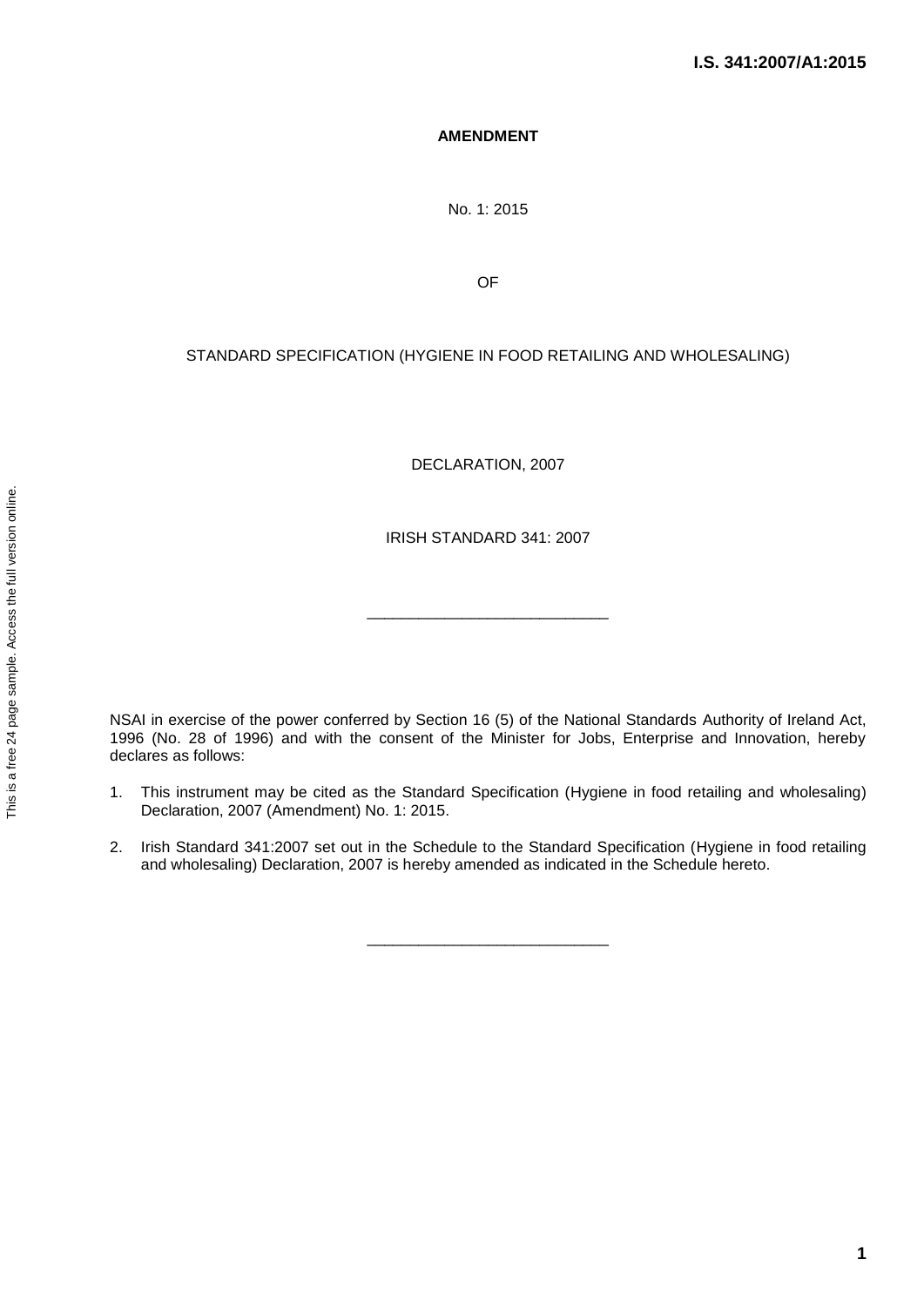# **Foreword**

This amendment to I.S. 341:2007 was prepared by a Technical Working Group of the Food Industry Standards Committee and replaces the text in Sub-section 2.4 of I.S. 341:2007.

The requirements for the provision of food information to consumers by food businesses are set out in EU Legislation (Regulation (EU) No. 1169/2011) given effect by S.I. No. 556/2014 and S.I. No. 489/2014 on the provision of food information to consumers (FIC). This amendment provides guidance to compliance with the requirements of FIC.

This amendment provides guidance on the information to be provided to customers for meat from beef (raw and cooked), pigs, poultry, sheep and goats in accordance with the requirements of Regulation (EU) No. 1169/2011, Regulation (EU) No. 1337/2013 and Regulation (EC) No. 1760/2000. This amendment also provides guidance on the information to be provided to customers for fish and aquaculture products in accordance with the requirements of Regulation (EU) No. 1379/2013.

Further information on food labelling is available from The Food Safety Authority of Ireland (FSAI) website www.fsai.ie and Sea Fisheries Protection Agency (SFPA) website www.sfpa.ie.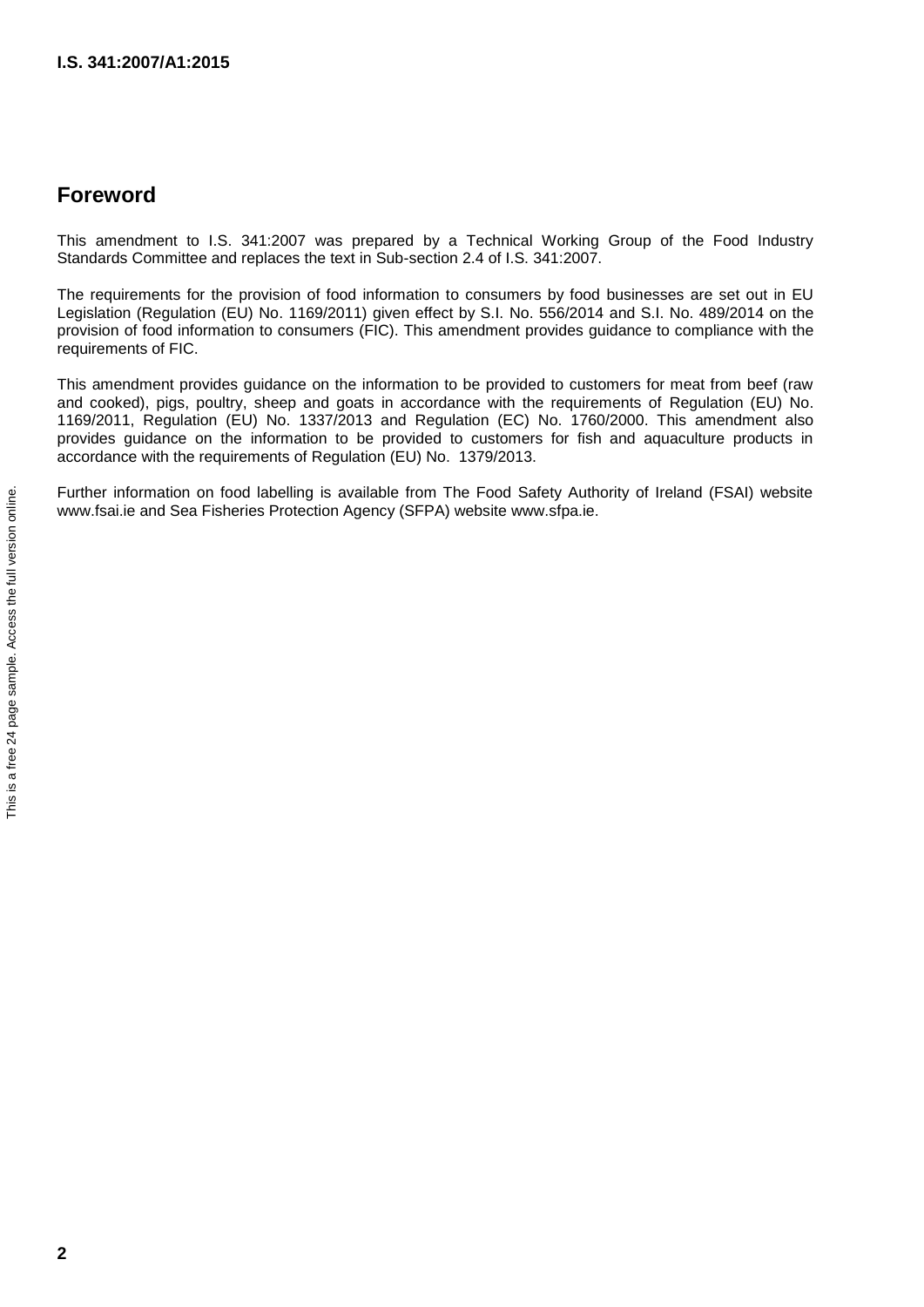#### **SCHEDULE**

#### Page 7, **Terms and Definitions**

*Add the following new term and definition after "Audit":*

"**Business to business**: food marketed at a stage prior to sale to the final consumer or for supply to mass caterers for preparation, processing, splitting or cutting up."

*Add the following new term and definition after "Food Business Operator":*

"**Food Information:** information concerning a food and made available to the final consumer by means of a label, other accompanying material, or any other means including modern technology tools or verbal communication"

*Add the following new term and definition after "Monitoring":*

"**Prepacked food**: food that is put into a package before delivery to the retailer and is offered for sale in the original package"

#### **Page 13, 2.4.1**

*Replace the entire text in subclause 2.4.1 with the following:*

"All food business operators are required to provide specific types of food information to consumers (FIC) depending on how the food is presented to the consumer, i.e. non-prepacked or prepacked.

NOTE In the EU Regulation No 1169/2011 the term non-prepacked is used for loose foods.

In food retailing/wholesaling operations food is sold as prepacked or loose. Food information shall be provided for both prepacked and loose foods.

Information on substances or products that cause allergies or intolerances (see Table 1) shall be provided for all foods both loose and prepacked."

*Replace the entire text in subclause 2.4.2 with the following:*

#### **"2.4.2 Mandatory information to be provided for loose foods**

#### **2.4.2.1 General**

In order to comply with FIC, the only mandatory information that a food business operator shall provide for loose food is information in writing on any products that contain any of the allergens listed in the Table 1.

Foods are called loose foods because they are:

- displayed without packaging but may be packaged by the customer, e.g. coffee, salad bar foods,
- packaged by the retailer at the request of the customer, e.g. sandwiches made to order, ice cream cones,
- packaged on the premises by the retailer for direct sale to customer, e.g. fruit pots, grab and go sandwiches.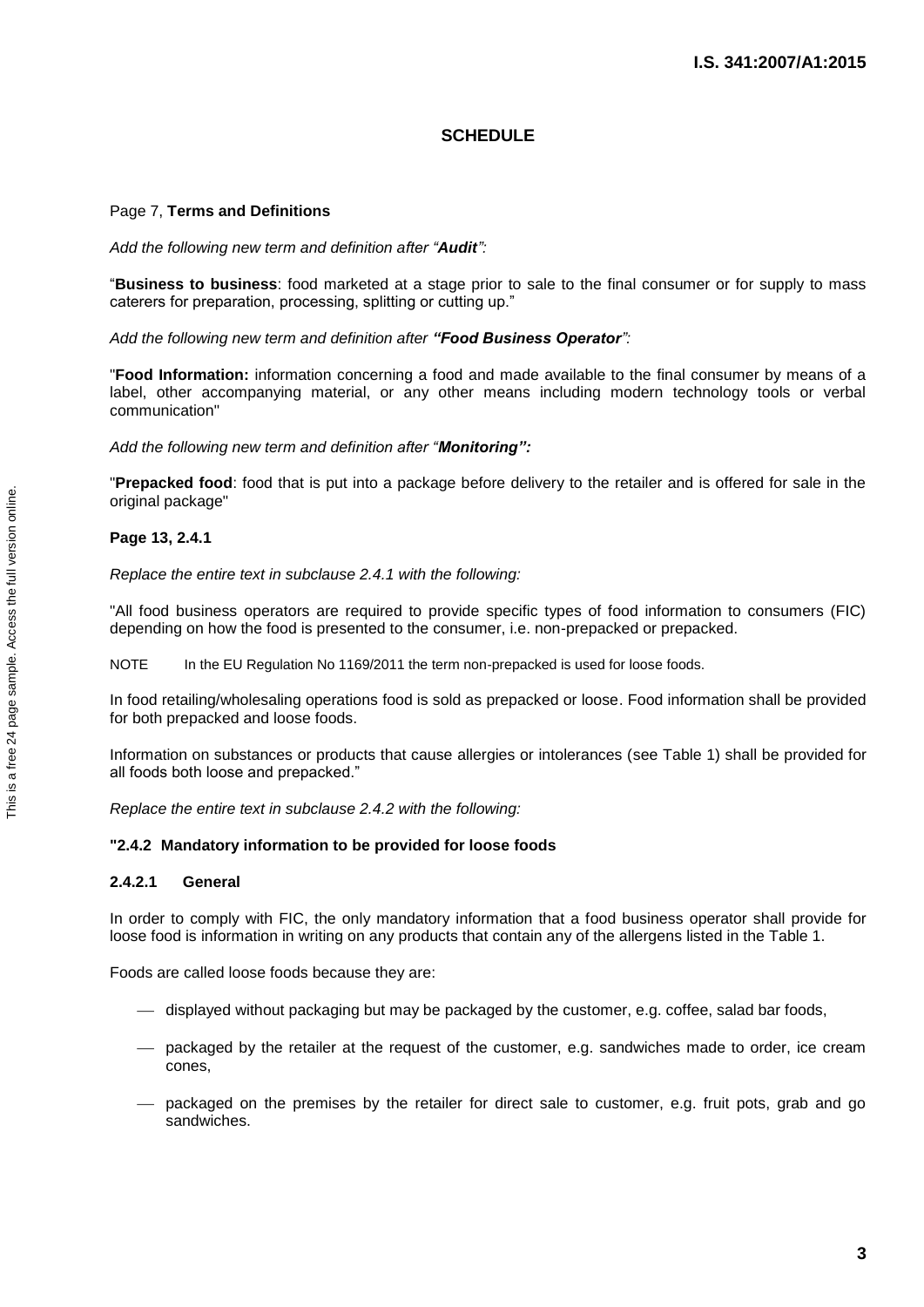Allergen information (see Table 1) shall be provided in writing for all foods sold loose before the sale is completed. The requirement to provide allergen information also applies to all beverages and in store samples.

#### **2.4.2.2 Presentation of allergen information for loose food**

Allergen information shall be readily available in a prominent position on the premises to ensure that the customer does not have to request the information.

In order to comply with the requirement to provide allergen information for loose foods, the food business operator shall select a method that is appropriate to the business/customers, for example by placing:

- $-$  the allergen information on the product ticket, or
- a notice or notices on the premises directing the customer to the location of the allergen information, or
- applying labels to the product(s).

Where the food retailer uses tickets, notices or labels to provide the information to customers they shall be:

- easily visible, and
- not hidden or obscured in any way.

Allergen information shall be:

- $-$  clearly legible,
- $-$  easily visible.
- $-$  in English or English and Irish.
- clearly accessible and not hidden or obscured or interrupted by other written material or pictorial matter,
- $\rightharpoonup$  presented in a manner such that there is no possibility of confusion as to which food it relates.

Where there is no ingredient list on the product the information shall be preceded by the term "contains" followed by the specific allergen(s).

There is no obligation to provide a list of ingredients for loose foods, where one is provided the allergen within the ingredient shall be stated directly after the ingredient, e.g. mayonnaise sunflower oil (79%), **egg** yolk (9%), water, vinegar, sugar, salt.

The allergens shall be clearly highlighted/emphasised in the list by using for example:

- $-$  CAPITAL LETTERS.
- underlined,
- **BOLD**, or
- other suitable method.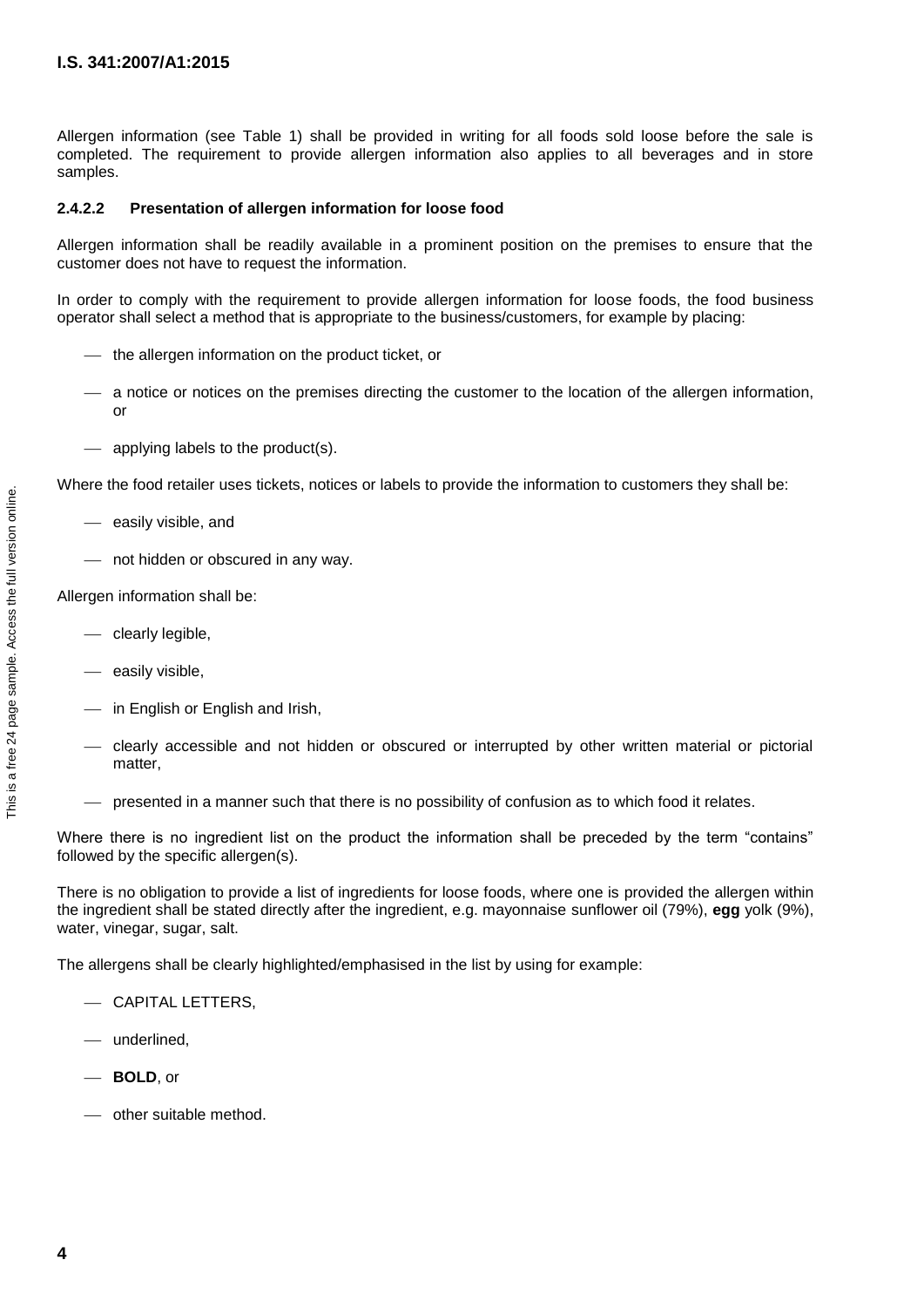#### **2.4.2.3 Allergen information for loose products containing nuts or cereals with gluten**

Where a food or beverage being sold contains an ingredient with a nut or a cereal containing gluten or both, the allergen information shall be provided to the customer by naming the specific nut or specific cereal containing gluten or both as described 2.4.2.2."

#### **Page 13, after 2.4.2**

*Insert the following new subclauses and Tables:*

#### **"2.4.3 Mandatory information for prepacked foods**

#### **2.4.3.1 General**

The food business operator is responsible for ensuring that the information provided on prepacked foods complies with the requirements of FIC.

The following information is mandatory and shall be displayed on all prepacked foods:

- name of the food,
- list of ingredients,
- allergen information (see Table 1),
- quantity of certain ingredients,
- net quantity in metric units (weight or volume or count),
- date of minimum durability, i.e. best before or use-by date,
- special storage instructions and/or conditions of use,
- name and address of the food business operator in the EU, if the food business operator is not established in the EU then the name and address of the importer of the product into the EU shall be stated,
- country of origin or place of provenance (where required),
- instructions for use (where necessary),
- alcoholic strength for beverages with more than 1.2 % alcohol by volume,
- nutrition declarations (see 2.4.4),
- foods produced under specific conditions e.g. organic foods and specific food products e.g. certain meats, fish, chocolate, fruit juice and jam require additional information on the label.

Alcoholic beverages with more than 1.2 % by volume alcohol are not required to have a list of ingredients or a nutritional declaration.

#### **2.4.3.2 Presentation of mandatory information**

All prepacked food shall be labelled in compliance with FIC and where other specific labelling requirements apply these shall also be stated on the prepacked product.

The food information provided shall be: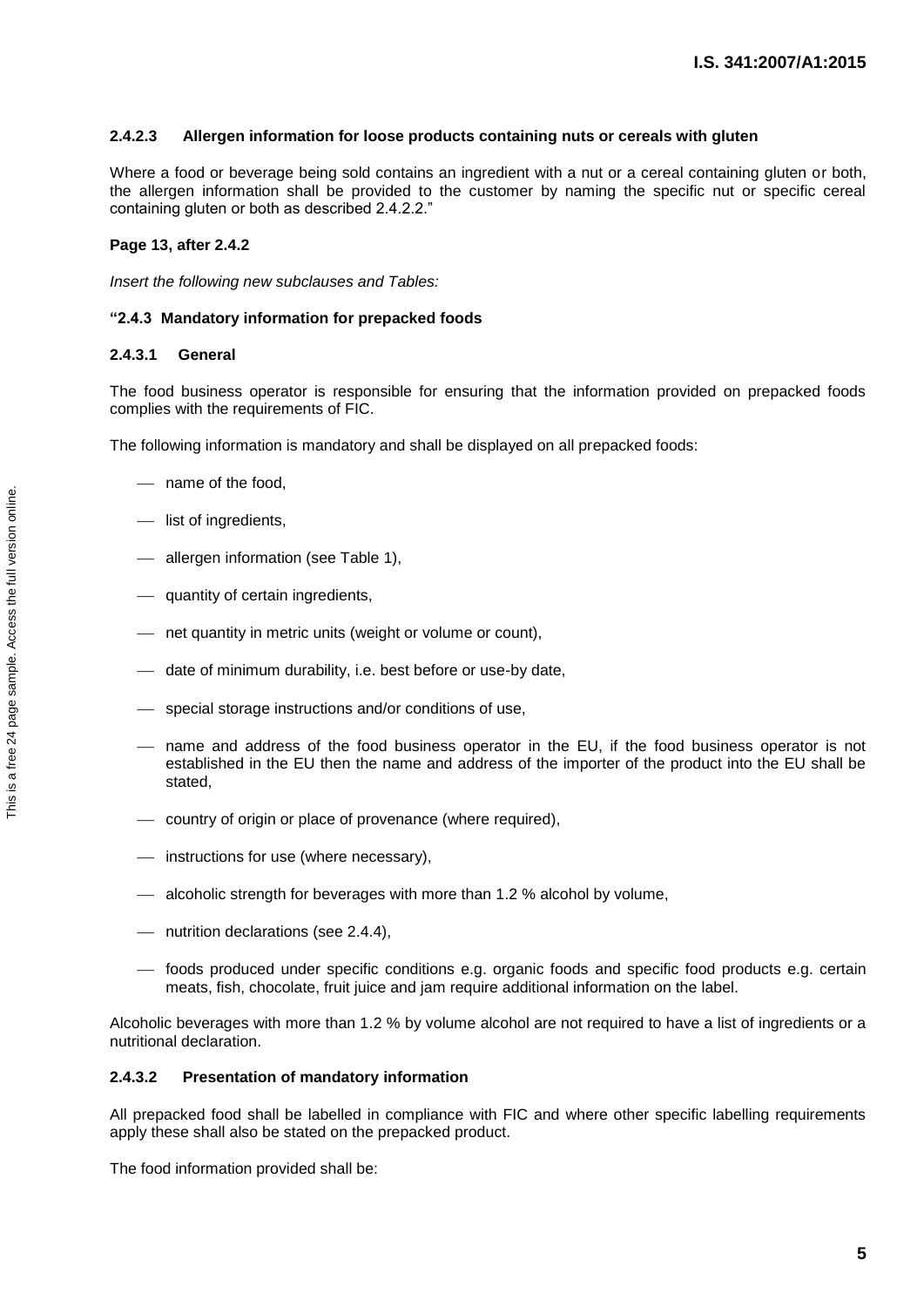- marked in a conspicuous place,
- $-$  in English or English and Irish,
- easily visible,
- clearly legible, and
- indelible (where appropriate).

The information provided on the prepacked food shall not be:

- hidden,
- obscured,
- detracted from or interrupted by any other written or pictorial matter or any other intervening material.

The product name, net quantity and alcoholic strength (if applicable) shall be in the same field of vision, the field of vision is defined as all surfaces of a package that can be read from a single viewing point.

The minimum font size that shall be used for packages or containers is as follows:

- $\sim$  x height of the font size where x is equal or greater than 1.2 mm, or
- x height of the font size is equal to or greater than 0.9 mm, where the largest surface of the package or container is less than 80 cm<sup>2</sup>.

For example, if using font type "Times New Roman" the minimum "x" height is equivalent to size 8 font.

Where voluntary information is provided by the food producer (or food business operator) it shall not be displayed to the detriment of the space available for mandatory food information on the prepacked product.

#### **2.4.3.3 Presentation of allergen information**

The allergens present in the prepacked products shall be clearly highlighted/emphasised from the other ingredients in the list by using for example:

- CAPITAL LETTERS,
- underlined,
- **BOLD**, or
- other suitable method.

Where a prepacked food or beverage contains an ingredient with a nut or a cereal containing gluten or both, the allergen information shall be provided to the customer by naming the specific nut or specific cereal containing gluten or both as described above.

Any allergen(s) within the ingredient(s) in a product shall be stated directly after the specific ingredient on the list.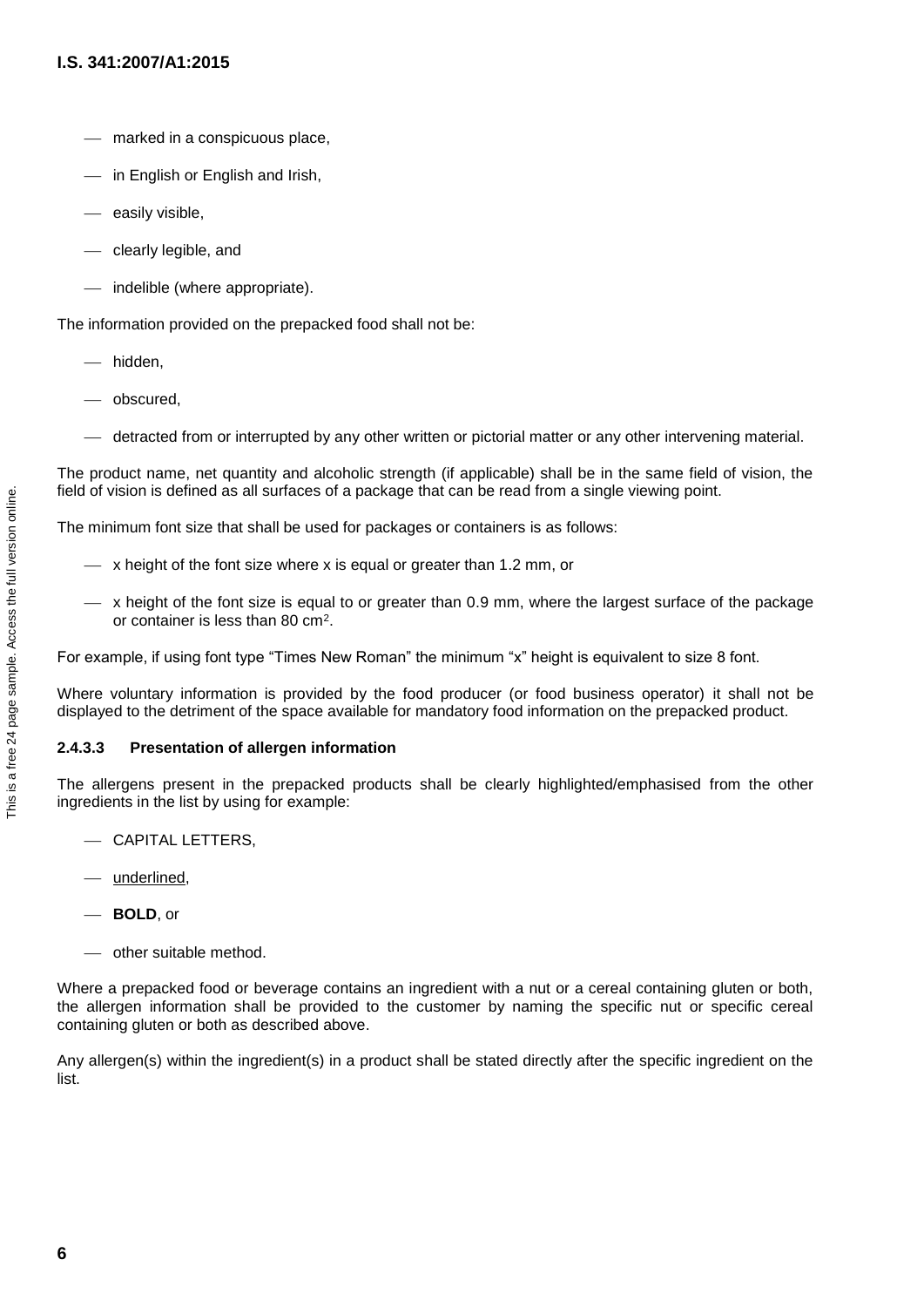#### **2.4.4 Declaration of Nutrition Information**

#### **2.4.4.1 General**

Some foods are exempted from the requirement to provide a nutrition declaration and these are listed in Table 2.

Where nutrition information is provided it shall be presented in the format as indicated in Tables 3 and 4.

Table 3 contains the mandatory nutrition information that shall be provided and Table 4 contains the voluntary nutrition information that may be provided.

Where a nutrition or health claim is made for a food, nutrition information shall be provided for all nutrients for which a claim has been declared.

NOTE Commencing on 13 December 2016, a nutrition declaration will be required on all prepacked foods, excluding those listed in Table 2.

#### **2.4.4.2 Presentation of nutrition information**

The declaration of nutrients shall be:

- presented in the same field of vision,
- in the order set out in Table 3 and Table 4 (if applicable),
- presented together in a clear format.

Where space permits the declaration shall be presented in tabular format with the numbers aligned.

Where space does not permit the declaration shall be presented in a linear format.

#### **2.4.4.3 Declaration of vitamins and/or minerals**

Where specific supplementary nutrients (vitamins and minerals) are declared on prepacked products, the information relating to these declared nutrients shall be provided in the nutrition declaration on the product.

Table 5 is a list of vitamins and Table 6 is a list of minerals for which nutrition claims can be declared.

In order to make a declaration for vitamins and/or minerals in a product, the product shall contain at least the amount of the vitamin and/or minerals as stated in Table 7.

#### **2.4.5 Country of origin or place of provenance labelling**

#### **2.4.5.1 General**

The FIC regulation states that where the absence of the country of origin or place of provenance may mislead the consumer as to the true country of origin or provenance of the food this information shall be declared for all products.

NOTE A place of provenance is a specific geographical location, e.g. town, county or region.

#### **2.4.5.2 Information for meat from pigs, sheep, poultry and goats**

In order to comply with the FIC regulation the country of origin or place of provenance shall be declared for unprocessed cuts of meat, fresh, chilled or frozen from pigs, goats, sheep and poultry.

Information to be provided on all raw prepacked meat from pigs, goats, sheep and poultry shall include: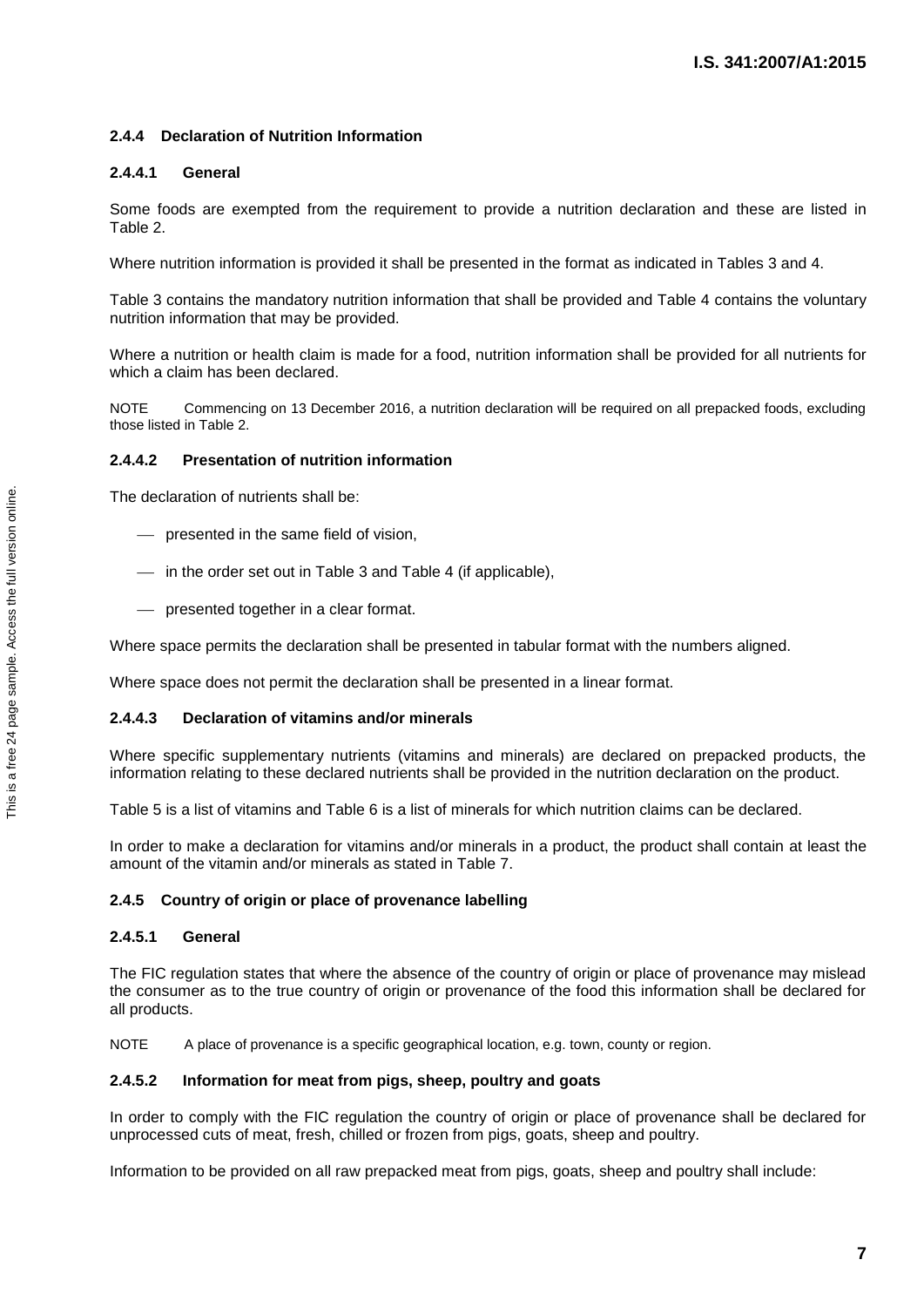- place of birth,
- place of rearing,
- place of slaughter,
- batch code to identify the meat supplied to the customer.

NOTE Where the animal is born, raised and slaughtered in a single member state or non EU country, the place of birth, rearing and place of slaughter can be replaced by the indication "origin".

#### **2.4.5.3 Additional marketing standards information for poultry**

For raw unprocessed poultry meat, the food retailer shall ensure that the following information is provided:

- $\overline{\phantom{a}}$  class of bird (A or B),
- condition in which the poultry meat is marketed, i.e. fresh or frozen or quick frozen,
- the recommended storage temperature for fresh or frozen products,
- use-by date followed by a description of the storage conditions for fresh poultry meat,
- best before date for frozen poultry meat,
- registered number of the slaughterhouse and/or cutting hall, and
- origin for prepackaged poultry meat.

Retailers selling fresh poultry meat shall provide information on the total price and price per unit weight.

Gas flushed poultry meat should carry information on shelf life of the product after the pack has been opened.

NOTE Fresh poultry meat includes meat from ducks, geese, turkeys, guinea fowl and domestic fowl.

#### **2.4.5.4 Beef labelling requirements**

#### **2.4.5.4.1 Loose raw beef**

Where loose raw beef is sold at a butcher's counter information shall be provided in a visible form in writing to the customer at point of sale. The information shall include:

- a) The country where the animal was:
	- born,
	- reared, and
	- slaughtered.

Where the beef comes from an animal born, reared and slaughtered in same country state "origin" (name of country) shall be provided.

- b) The approval number of the slaughterhouse and EU or non EU country. This shall be indicated by stating slaughtered in and name of EU state or other country and slaughterhouse approval number.
- c) The approval number of the cutting hall and EU or non EU country. This shall be indicated by stating cut in and name of EU state or other country and cutting hall approval number.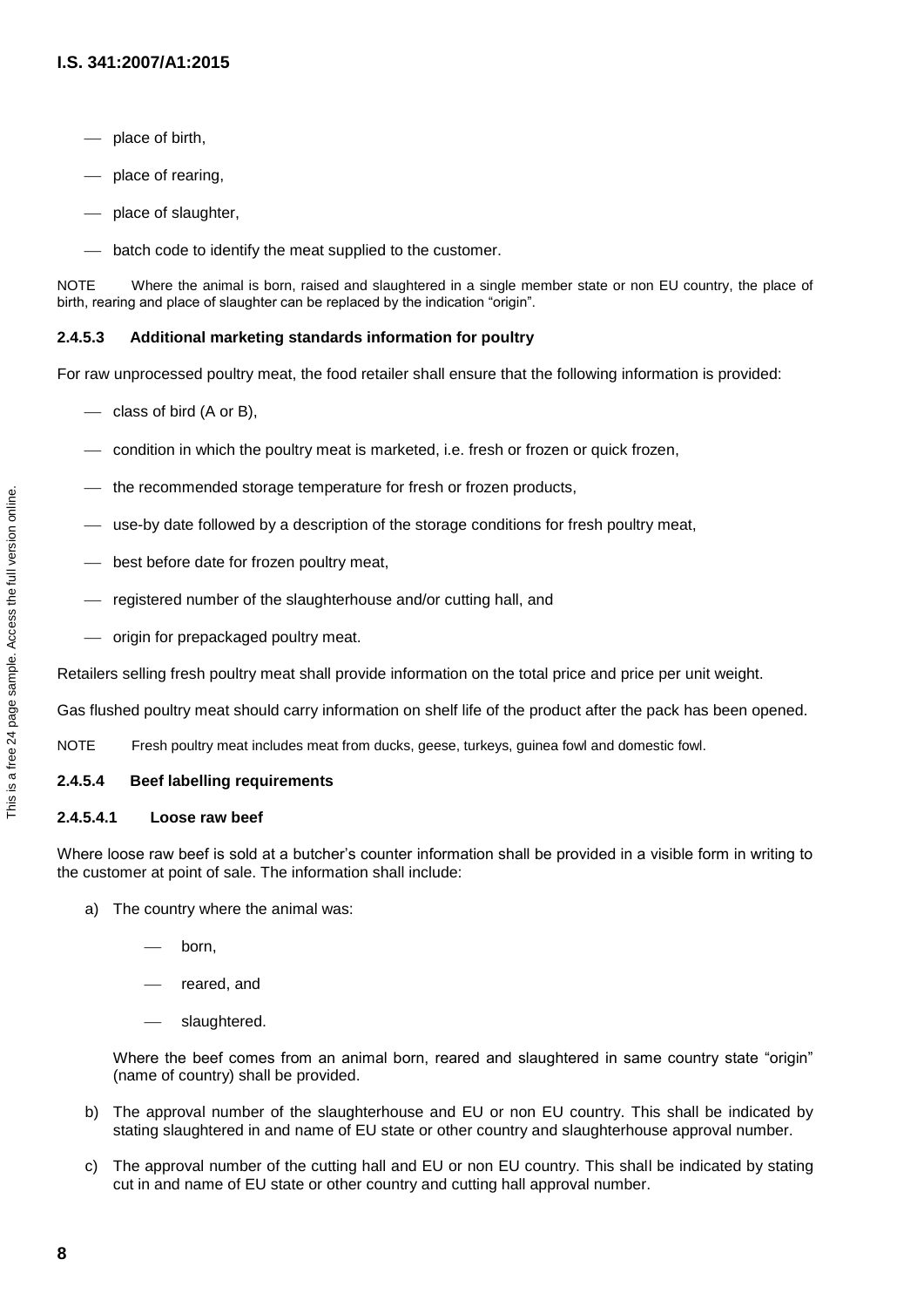d) A batch number or code to ensure the link between the meat and the animal or animals from which it was sourced.

#### **2.4.5.4.2 Prepacked raw beef**

Where raw beef is prepacked either in the premises or at another location the information required for loose meat shall be provided in writing on the product packaging.

#### **2.4.5.4.3 Cooked beef**

The food business operator shall provide information to customers on the country of origin of all cooked beef (including mince) either fresh or frozen.

The food business operator shall declare the country of origin of beef on:

- a product label, or
- a notice board, or
- labels adjacent to the beef in the loose display.

#### **2.4.5.5 Information for fish and shell fish**

The food business operator shall ensure that the information is provided at the point of sale for unprocessed fish or aquaculture products using:

- a product label, or
- a notice board, or
- labels adjacent to the fish in the loose display.

The information to be provided shall include the following:

- commercial designation and scientific name of the species of the fish,
- $-$  catch area/country and body of water/country of production of the fish,
- production method "caught", or "caught in freshwater", or "farmed…",
- category of fishing gear used in the capture of the fish, e.g. seines, trawls, gillnets and similar nets, surrounding nets and lift nets, hooks and lines, dredges,
- date of minimum durability, where appropriate,
- identification mark for prepacked fish and shell fish,
- $-$  the date of freezing or date of first freezing for unprocessed frozen fish,
- $-$  if the product has been defrosted (see below).

The label does not need to state that the product was defrosted if the fish or aquaculture products:

- are used as an ingredient in a another product,
- where freezing is a technologically necessary step in the production process,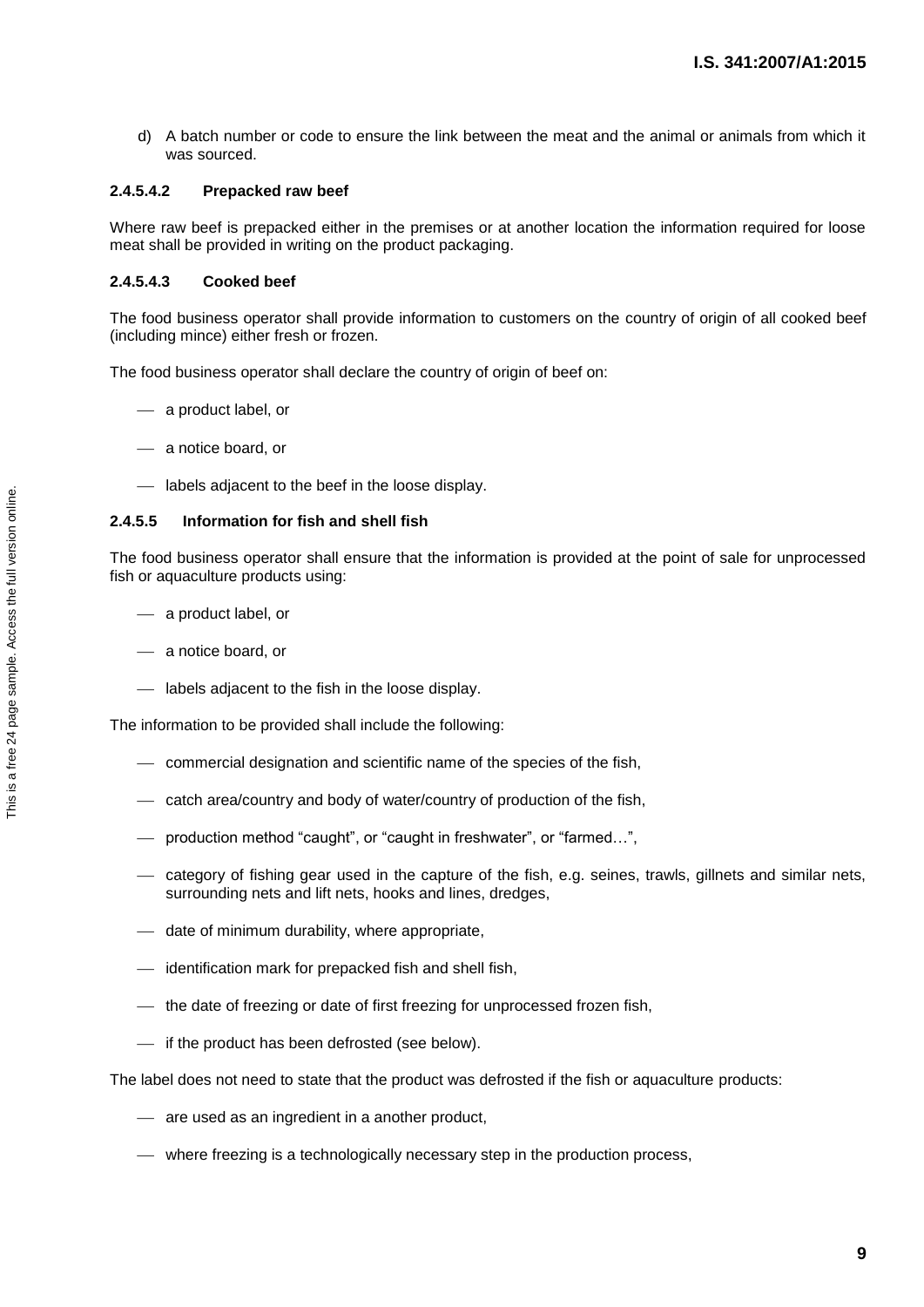- were previously frozen for food safety purposes,
- have been defrosted before the process of smoking, salting, cooking, pickling, drying or a combination of any of these processes.

#### **2.4.6 Distance selling**

#### **2.4.6.1 General**

All food supplied to customers through distance selling, e.g. internet sales, shall comply with food information requirements in the same way as food sold in a physical food premises, e.g. retailer.

The food operator of the distance selling business shall provide food information in an appropriate clearly identified manner to the customer.

The mandatory food information provided as part of distance selling shall not result in additional charge to the user of the service.

The food information shall be available before the purchase is concluded, with the exception of a date of minimum durability/use-by date.

All mandatory information shall be available at the time of delivery of the goods.

Distance selling of loose foods shall comply with sub section 2.4.2

Distance selling of prepacked foods shall comply with sub section 2.4.3

Allergen information for food products sold by distance selling shall be provided:

- before the purchase is concluded, and
- at time of delivery.

The allergen information shall be provided in writing at one of the above stages.

#### **2.4.6 Business to business sales of food**

In business to business sale of food, the mandatory information (sub section 2.4.3) shall be provided on the:

- a) prepacked food label, or
- b) commercial documents referring to the foods where it can be guaranteed that:
- $-$  the documents either accompany the food to which they refer, or
- $-$  arrive before or at the same time as delivery.

Where a food business is using b) the following information shall also appear on external packaging in which the prepacked food is presented for sale:

- name of the food,
- date of minimum durability or the 'use-by' date,
- any special storage conditions and/or conditions of use, and
- name or business name and address of the food business operator.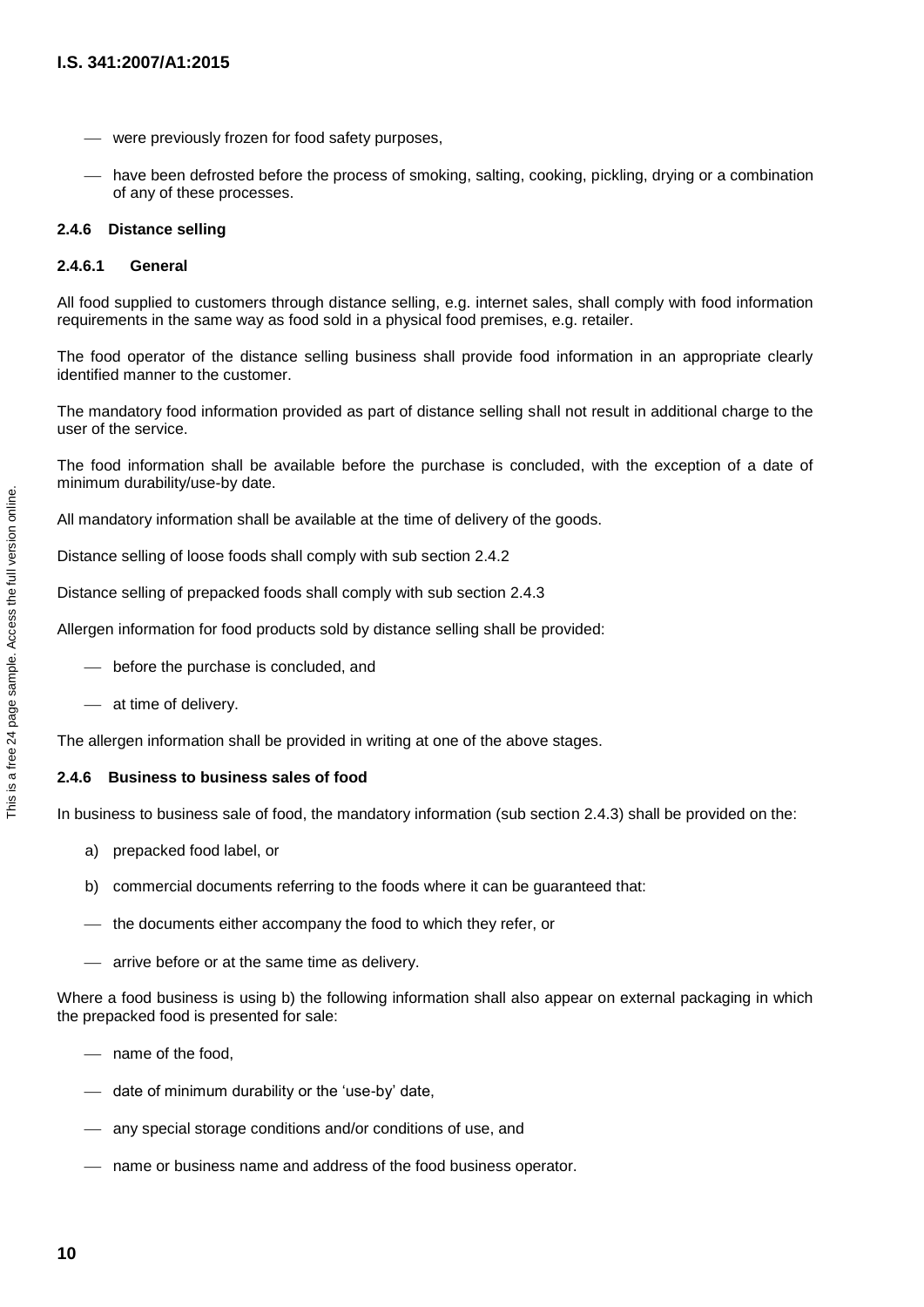Food business operators that supply food to other food business operators shall ensure that the food business operator receiving the goods, are provided with sufficient information to ensure that they will be able to meet their obligations under the FIC.

| <b>Name of substance</b>     | Including                      | <b>Exceptions</b>                                                                                                                                        |
|------------------------------|--------------------------------|----------------------------------------------------------------------------------------------------------------------------------------------------------|
| Cereals containing gluten,   |                                | wheat based glucose syrups including dextrose <sup>1</sup><br>$\bullet$                                                                                  |
| namely: wheat (spelt and     | products of these              | wheat based maltodextrins <sup>1</sup><br>$\bullet$                                                                                                      |
| Khorasan wheat), rye,        | cereals                        | glucose syrups based on barley<br>$\bullet$                                                                                                              |
| barley, oats, spelt, kamut   |                                | cereals used for making alcoholic distillates including ethyl alcohol<br>$\bullet$                                                                       |
| or their hybridised strains  |                                | of agricultural origin                                                                                                                                   |
| Crustaceans                  | products thereof               |                                                                                                                                                          |
| Eggs                         | products thereof               |                                                                                                                                                          |
| Fish                         | products thereof               | fish gelatine used as a carrier for vitamin or carotenoid<br>$\bullet$                                                                                   |
|                              |                                | preparations                                                                                                                                             |
|                              |                                | fish gelatine or Isinglass used as fining agent in beer and wine<br>$\bullet$                                                                            |
| Peanuts                      | products thereof               |                                                                                                                                                          |
|                              |                                | fully refined soybean oil and fat <sup>1</sup><br>$\bullet$                                                                                              |
|                              |                                | natural mixed tocopherols (E306), natural D-alpha tocopherol,<br>$\bullet$                                                                               |
|                              |                                | natural D-alpha tocopherol acetate, natural D-alpha tocopherol                                                                                           |
| Soybeans                     | products thereof               | succinate from soybean sources                                                                                                                           |
|                              |                                | vegetable oils derived phytosterols and phytosterol esters from<br>$\bullet$                                                                             |
|                              |                                | soybean sources                                                                                                                                          |
|                              |                                | plant stanol ester produced from vegetable oil sterols from<br>$\bullet$                                                                                 |
|                              |                                | soybean sources                                                                                                                                          |
|                              | products thereof               | whey used for making alcoholic distillates including ethyl alcohol<br>$\bullet$                                                                          |
| Milk                         | (including lactose)            | of agricultural origin                                                                                                                                   |
|                              |                                | lactitol<br>$\bullet$                                                                                                                                    |
| Nuts, namely: almonds,       |                                |                                                                                                                                                          |
| hazelnuts, walnuts,          |                                |                                                                                                                                                          |
| cashews, pecan nuts,         | products thereof               | nuts used for making alcoholic distillates including ethyl alcohol of<br>$\bullet$                                                                       |
| Brazil nuts, pistachio nuts, |                                | agricultural origin                                                                                                                                      |
| macadamia or                 |                                |                                                                                                                                                          |
| Queensland nuts              |                                |                                                                                                                                                          |
| Celery                       | products thereof               |                                                                                                                                                          |
| Mustard                      | products thereof               |                                                                                                                                                          |
| Sesame seeds                 | products thereof               |                                                                                                                                                          |
| Sulphur dioxide and          | at concentrations              |                                                                                                                                                          |
| sulphites in products        | of more than                   |                                                                                                                                                          |
| ready for consumption        | 10 mg/litre or                 |                                                                                                                                                          |
|                              | 10 mg/kilogram in              |                                                                                                                                                          |
|                              | terms of total SO <sub>2</sub> |                                                                                                                                                          |
| Lupin                        | products thereof               |                                                                                                                                                          |
| Molluscs                     | products thereof               |                                                                                                                                                          |
|                              |                                | <sup>1</sup> And the products thereof, in so far as the process they have undergone is not likely to increase the level of allergenicity assessed by the |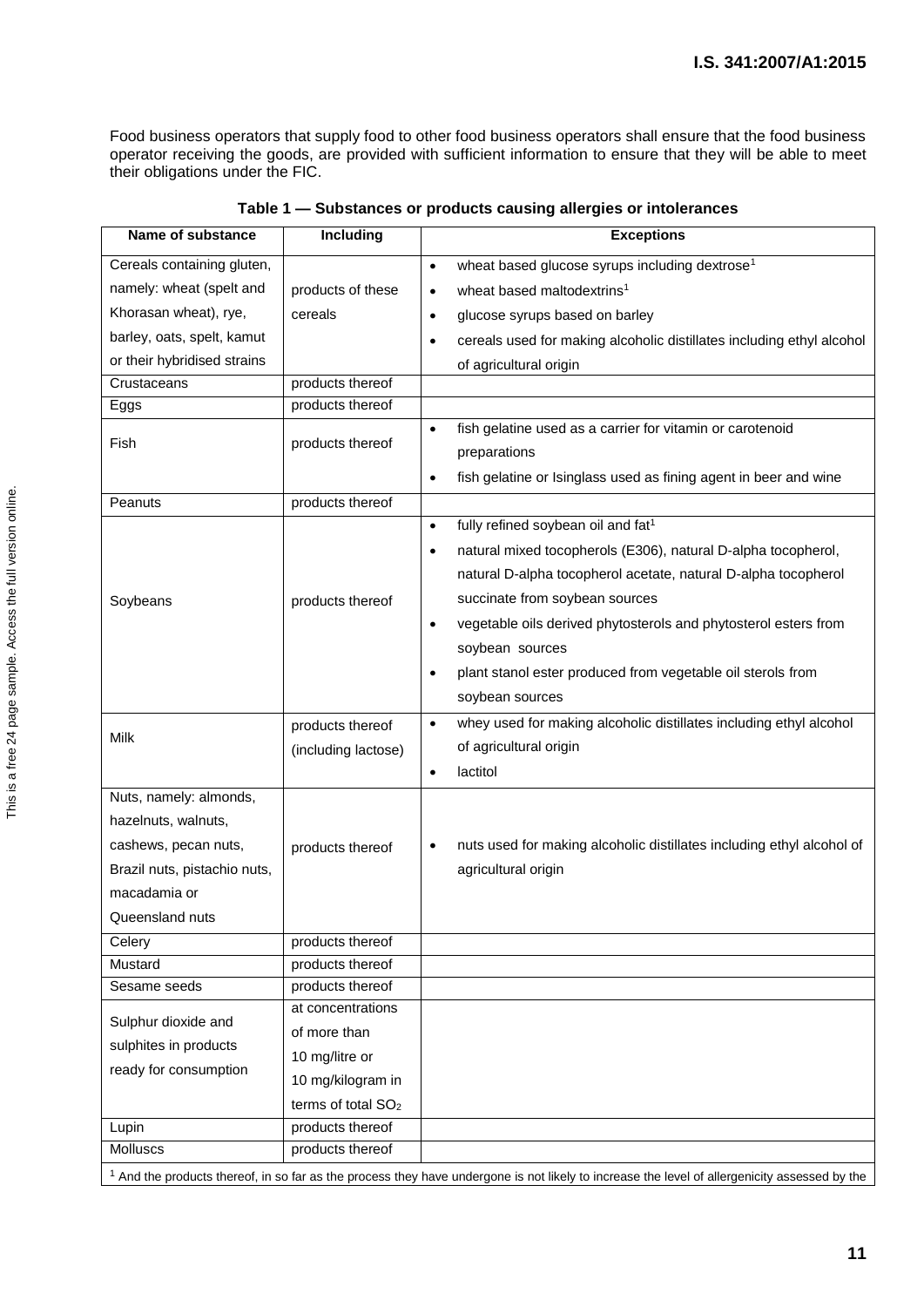| European Food Safety Authority for the relevant product from which they originated.                                                                                                                                                                                     |
|-------------------------------------------------------------------------------------------------------------------------------------------------------------------------------------------------------------------------------------------------------------------------|
| Table 2 — Foods which are exempted from the requirement of the mandatory nutrition declaration                                                                                                                                                                          |
| Unprocessed products that comprise a single ingredient or category of ingredient                                                                                                                                                                                        |
| Processed products which the only processing they have been subjected to is maturing and that comprise of a<br>single ingredient or category of ingredients                                                                                                             |
| Waters intended for human consumption where the only added ingredient are carbon dioxide and/or<br>flavourings                                                                                                                                                          |
| A herb, spice or mixtures thereof                                                                                                                                                                                                                                       |
| Salt and salt substitutes                                                                                                                                                                                                                                               |
| Table top sweeteners                                                                                                                                                                                                                                                    |
| Coffee extracts and chicory extracts whole or milled coffee beans and whole or milled decaffeinated coffee<br>beans (Products covered by DIRECTIVE 1999/4/EC)                                                                                                           |
| Herbal and fruit infusions, tea, decaffeinated tea, instant or soluble tea or tea extract, decaffeinated instant or<br>soluble tea or tea extract which do not contain other added ingredients than flavourings which do not modify<br>the nutritional value of the tea |
| Fermented vinegars and substitutes for vinegar, including those where the only added ingredients are<br>flavourings                                                                                                                                                     |
| Flavouring                                                                                                                                                                                                                                                              |
| Food additives                                                                                                                                                                                                                                                          |
| Processing aids                                                                                                                                                                                                                                                         |
| Food enzymes                                                                                                                                                                                                                                                            |
| Gelatine                                                                                                                                                                                                                                                                |
| Jam setting compounds                                                                                                                                                                                                                                                   |
| Yeast                                                                                                                                                                                                                                                                   |
| Chewing gum                                                                                                                                                                                                                                                             |
| Food in packaging or containers the largest surface of which has an area of less than 25 cm <sup>2</sup>                                                                                                                                                                |
| Food, including handcrafted food, directly supplied by the manufacturer of small quantities of products to the<br>final consumer or to local retail establishments directly supplying the final consumer                                                                |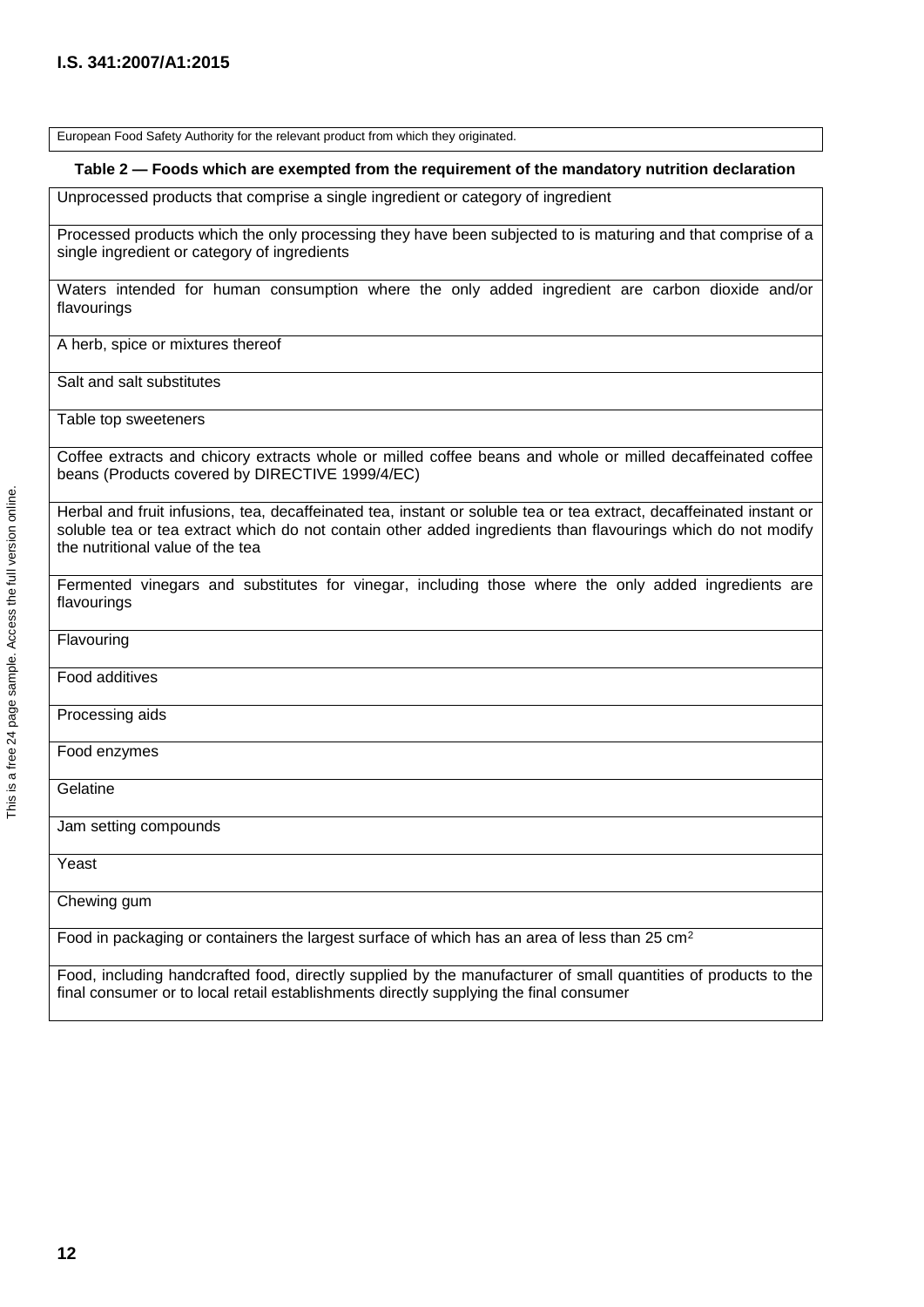| <b>Nutrient</b>     | Per 100 g or 100 ml |
|---------------------|---------------------|
| Energy              | kJ/kcal             |
|                     |                     |
| Fat                 |                     |
| total fats          | g                   |
| saturated fat       | g                   |
| Carbohydrate        |                     |
| total carbohydrates | g                   |
| sugars              | g                   |
| Protein             | g                   |
| Salt                |                     |

#### **Table 3 — Mandatory nutrition information**

#### **Table 4 - Voluntary nutrition information**

| <b>Nutrient</b>       | Per 100 g or 100 ml |
|-----------------------|---------------------|
| Fat of which          |                     |
| monounsaturates       | g                   |
| polyunsaturates       | g                   |
| Carbohydrate of which |                     |
| - polyols             |                     |
| - starch              | g                   |
| Fibre                 |                     |
| Vitamins              | See Tables          |
|                       | $5$ and $7$         |
| Minerals              | See Tables          |
|                       | 6 and 7             |

### **Table 5 —Name of vitamin and nutrient reference value (NRV) required for a declaration**

| Vitamin name     | <b>Nutrient reference value (NRV)</b> |
|------------------|---------------------------------------|
| Vitamin A        | 800 µg                                |
| Vitamin D        | 5 <sub>µg</sub>                       |
| Vitamin E        | $12 \text{ mg}$                       |
| Vitamin K        | 75 µg                                 |
| Vitamin C        | 80 mg                                 |
| Thiamin          | 1.1 <sub>mg</sub>                     |
| Riboflavin       | $1.4 \text{ mg}$                      |
| Niacin           | $16 \text{ mg}$                       |
| Vitamin B6       | $1.4 \text{ mg}$                      |
| Folic Acid       | $200 \mu g$                           |
| Vitamin B12      | $2 - 5$ µg                            |
| <b>Biotin</b>    | $50 \mu g$                            |
| Pantothenic acid | 6 mg                                  |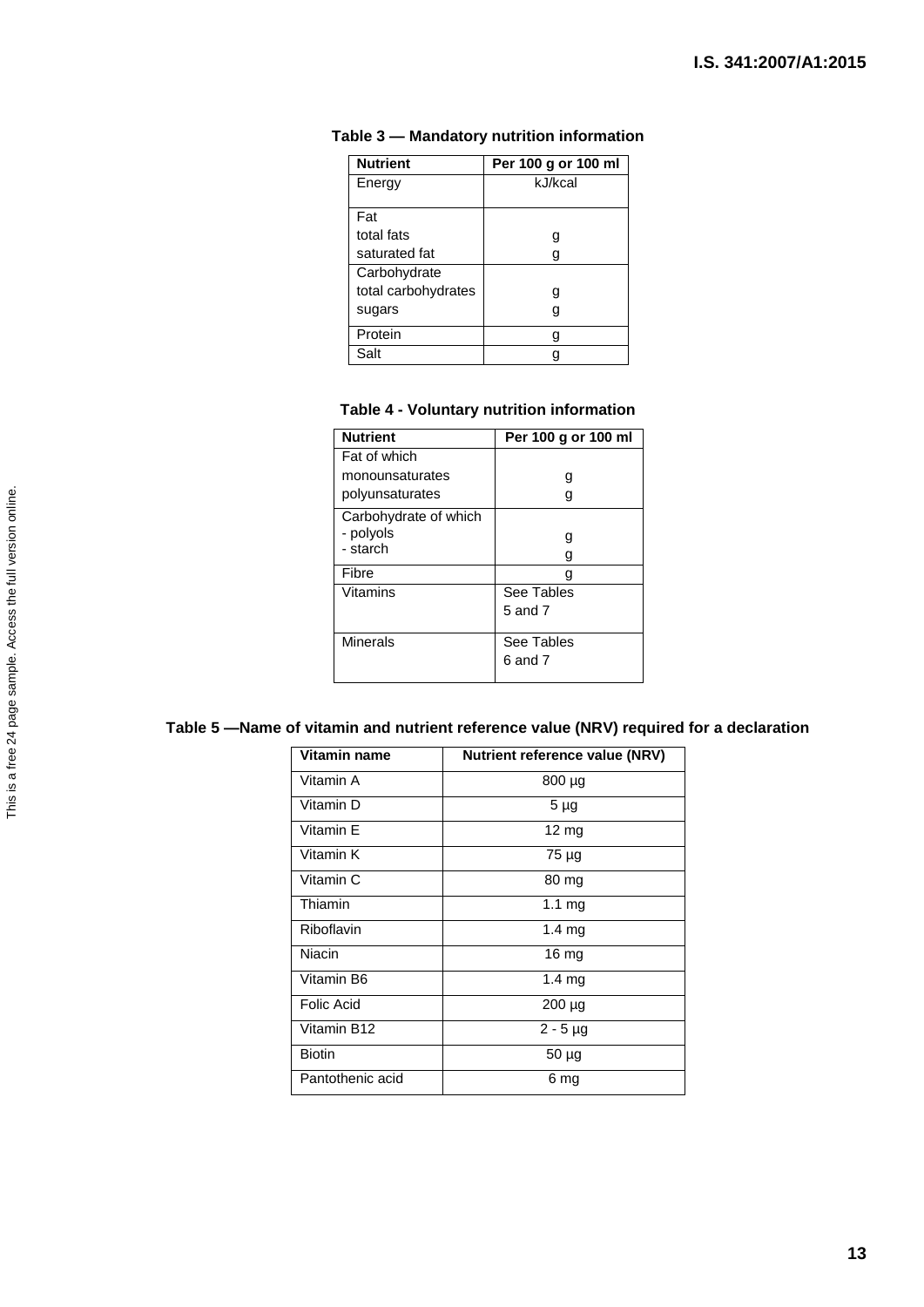| Mineral name | Nutrient reference value (NRV) |
|--------------|--------------------------------|
| Potassium    | 2000 mg                        |
| Chloride     | 800 mg                         |
| Calcium      | 800 mg                         |
| Phosphorus   | 700 mg                         |
| Magnesium    | 375 mg                         |
| Iron         | 14 mg                          |
| Zinc         | $10 \text{ mg}$                |
| Copper       | 1 $mg$                         |
| Manganese    | 2 <sub>mg</sub>                |
| Fluoride     | 3.5 mg                         |
| Selenium     | 55 µg                          |
| Chromium     | 40 µg                          |
| Molybdenum   | 50 µg                          |
| lodine       | 150 µg                         |

### **Table 6 —Name of mineral and nutrient reference values (NRV) required for a declaration**

### **Table 7 —Quantity of vitamin and or mineral required in a product to make a declaration**

| <b>Product type</b>              | Quantity of vitamin and or mineral                               | <b>Portion size</b> |
|----------------------------------|------------------------------------------------------------------|---------------------|
| Products other than<br>beverages | 15 % of nutrient reference value specified in Tables 5 and 6     | 100 g or 100 ml     |
| <b>Beverages</b>                 | 7.5 % of nutrient reference value specified in Tables 5 and 6    | $100 \mathrm{m}$    |
| Single portion                   | 15 % of the nutrient reference value specified in Tables 5 and 6 | 1 unit              |

*Insert the following new Bibliography:*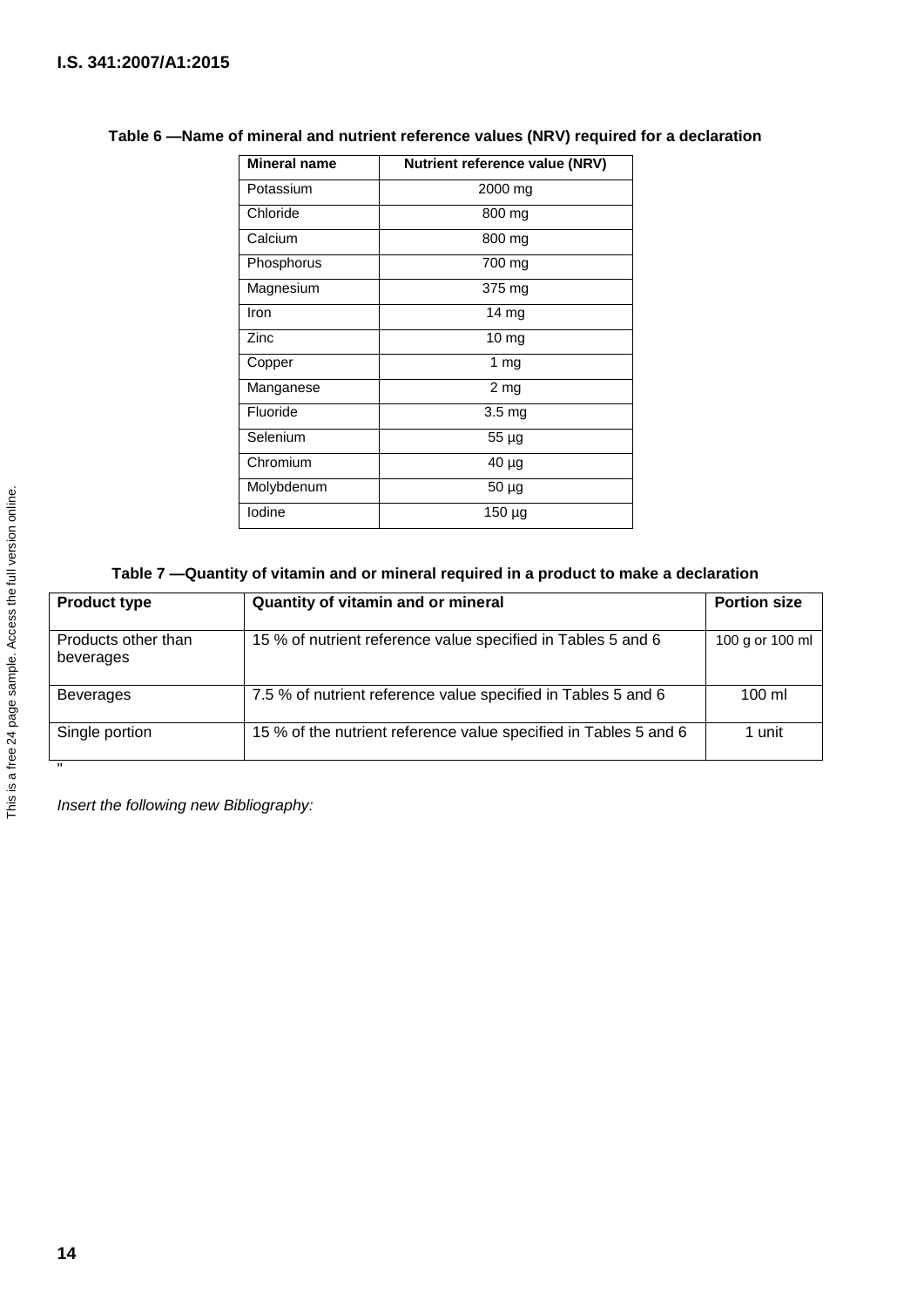# **"Bibliography**

- [1] DIRECTIVE 1999/4/EC OF THE EUROPEAN PARLIAMENT AND OF THE COUNCIL of 22 February 1999 relating to coffee extracts and chicory extracts
- [2] Regulation (EU) No. 1169/2011 OF THE EUROPEAN PARLIAMENT AND OF THE COUNCIL of 25 October 2011 on the provision of food information to consumers, amending Regulations (EC) No 1924/2006 and (EC) No 1925/2006 of the European Parliament and of the Council, and repealing Commission Directive 87/250/EEC, Council Directive 90/496/EEC, Commission Directive 1999/10/EC, Directive 2000/13/EC of the European Parliament and of the Council, Commission Directives 2002/67/EC and 2008/5/EC and Commission Regulation (EC) No 608/2004
- [3] Regulation (EU) No. 1169/2011, of the European Parliament and of the Council of 25 October 2011 on the provision of food information to consumers, amending Regulations (EC) No 1924/2006 and (EC) No 1925/2006 of the European Parliament and of the Council, and repealing Commission Directive 87/250/EEC, Council Directive 90/496/EEC, Commission Directive 1999/10/EC, Directive 2000/13/EC of the European Parliament and of the Council, Commission Directives 2002/67/EC and 2008/5/EC and Commission Regulation (EC) No 608/2004 Text with EEA relevance
- [4] Regulation (EU) No. 1337/2013 of 13 December 2013 laying down rules for the application of Regulation (EU) No 1169/2011 of the European Parliament and of the Council as regards the indication of the country of origin or place of provenance for fresh, chilled and frozen meat of swine, sheep, goats and poultry
- [5] Regulation (EC) No. 1760/2000. of the European Parliament and of the Council of 17 July 2000 establishing a system for the identification and registration of bovine animals and regarding the labelling of beef and beef products and repealing Council Regulation (EC) No 820/97
- [6] Regulation (EU) No. 1379/2013 OF THE EUROPEAN PARLIAMENT AND OF THE COUNCIL of 11 December 2013 on the common organisation of the markets in fishery and aquaculture products, amending Council Regulations (EC) No 1184/2006 and (EC) No 1224/2009 and repealing Council Regulation (EC) No 104/2000
- [7] S.I. No. 489/2014 Health (Provision of Food Allergen Information to Consumers in respect of Non-Prepacked Food) Regulations
- [8] S.I. No. 556/2014 European Union (Provision of Food Information to Consumers) Regulations 2014."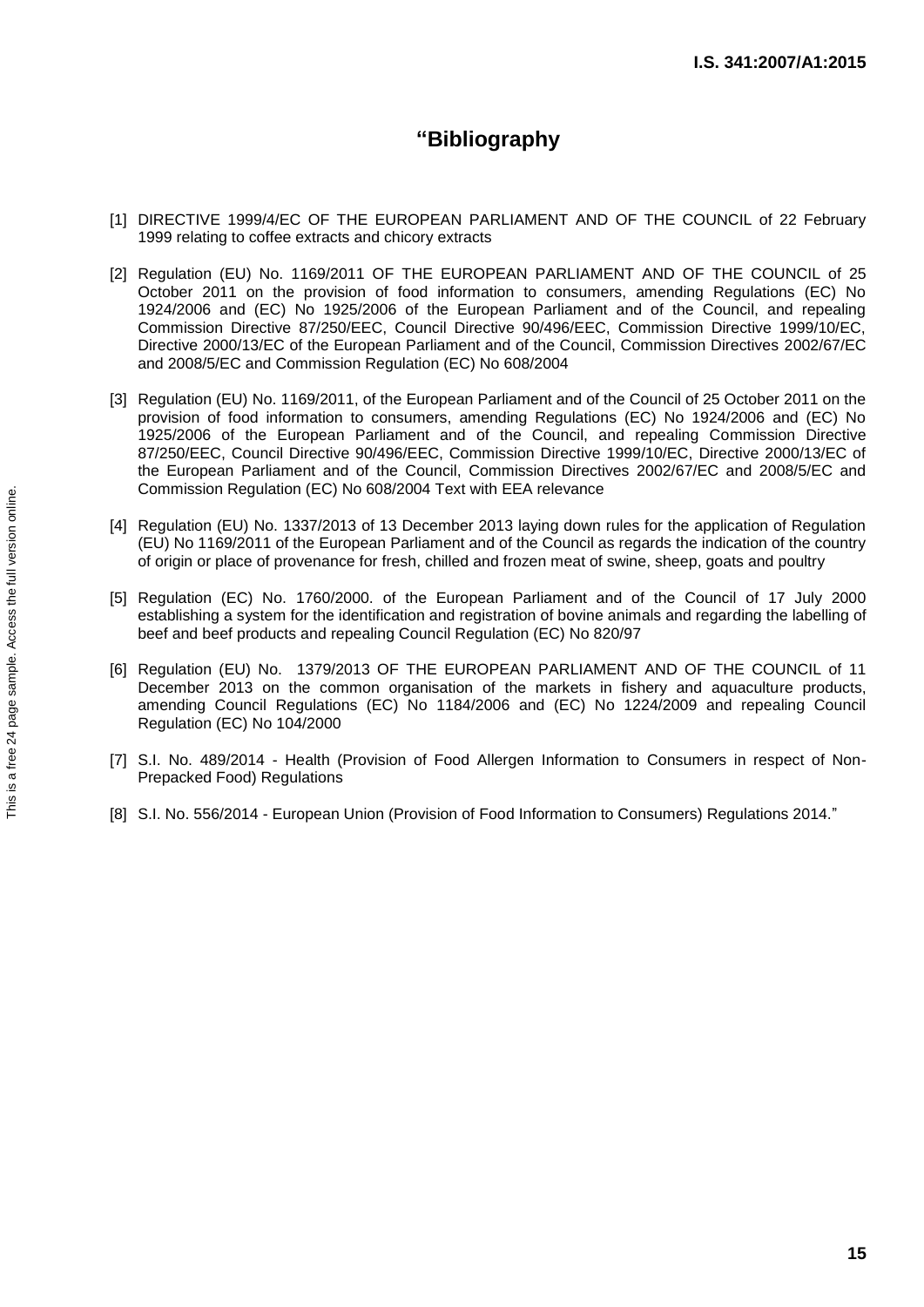GIVEN under the seal of the National Standards Authority of Ireland

This 25<sup>th</sup> day of November 2015

Maurice Buckley

Chief Executive

Patrick Bracken

Secretary to the Board of the NSAI

The Minister for Jobs, Enterprise and Innovation hereby gives his consent under Section 16 of the National Standards Authority of Ireland Act, 1996 to the above declaration.

Eugene Forde

 $7 - 12 - 2015$ 

An Officer of the Department of Jobs, Enterprise and Innovation duly authorised under Section 15 (4) of the Ministers and Secretaries Act, 1924, to authenticate instruments (under the National Standards Authority of Ireland Act, 1996) made by the Minister for Jobs, Enterprise and Innovation.



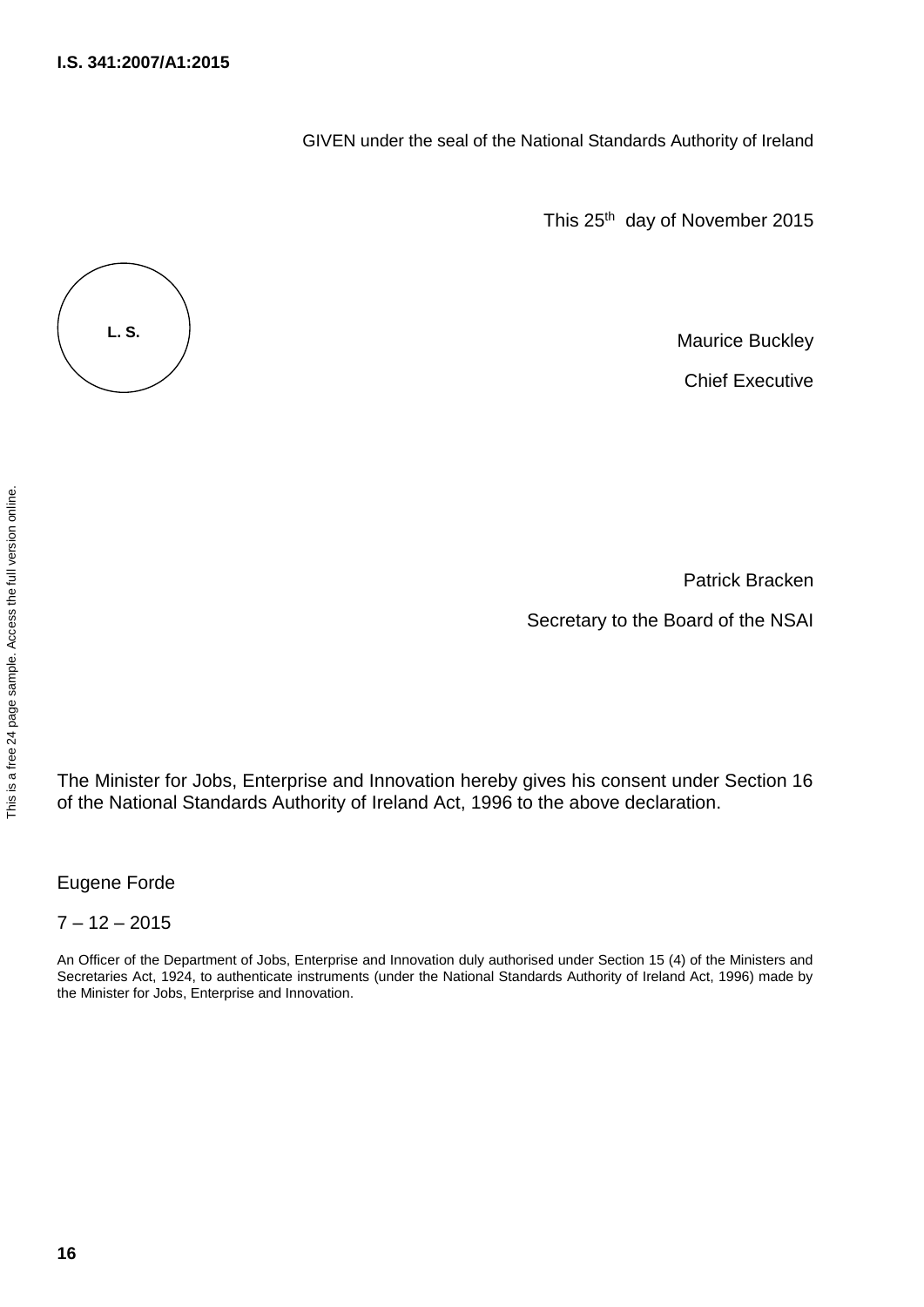### DECLARATION

OF

### **SPECIFICATION**

### **ENTITLED**

#### HYGIENE IN FOOD RETAILING AND WHOLESALING

AS

#### THE IRISH STANDARD SPECIFICATION FOR

## HYGIENE IN FOOD RETAILING AND WHOLESALING \_\_\_\_\_\_\_\_\_\_\_\_\_\_\_\_\_\_\_\_\_\_\_\_

NSAI in exercise of the power conferred by section 16 (5) of the National Standards Authority of Ireland Act, 1996 (No. 28 of 1996) and with the consent of the Minister for Enterprise, Trade and Employment, hereby declare as follows:

- **1. This instrument may be cited as the Standard Specification (Hygiene in food retailing and wholesaling) Declaration, 2007.**
- **2. (1) The Specification set forth in the Schedule to this declaration is hereby declared to be the standard specification for Hygiene in food retailing and wholesaling.**

 (2) The said standard specification may be cited as Irish Standard 341:2007 or as I.S. 341:2007.

3. (1) The Standard Specification (Hygiene in food retailing and wholesaling) Declaration 1998, is hereby revoked.

(2) Reference in any other standard specification to the Instrument hereby revoked and to Irish Standard 341:1998 thereby prescribed, shall be construed, respectively, as references to this instrument and to Irish Standard 341:2007.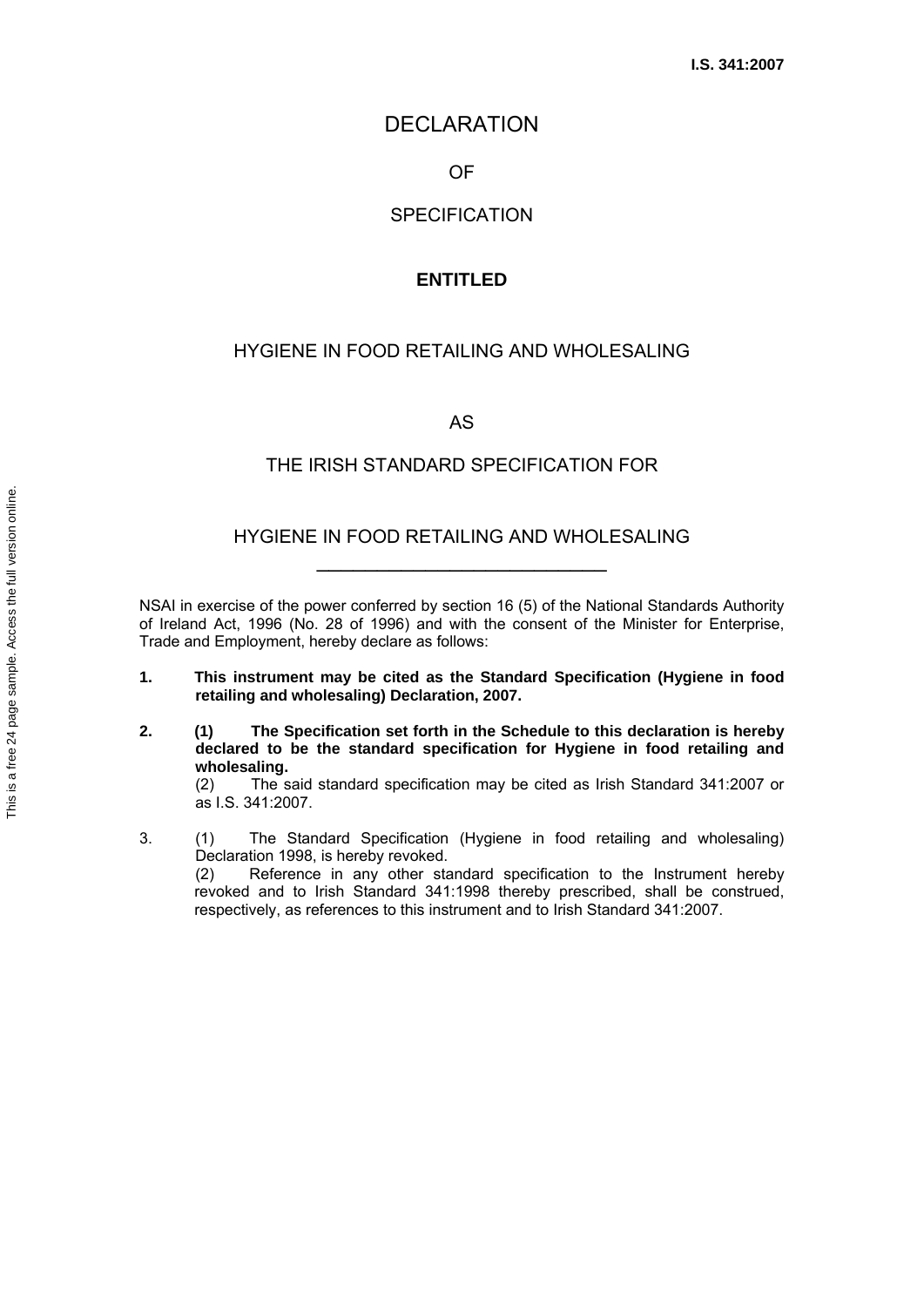# **Contents**

# Page

| Section 1 Registration of a Food Business - Guidance to              |    |
|----------------------------------------------------------------------|----|
|                                                                      |    |
| 1.1                                                                  |    |
| Section 2 Food Identification, Traceability & Labelling – Guidance   |    |
|                                                                      |    |
| 2.1                                                                  |    |
| 2.2                                                                  |    |
| 2.3.                                                                 |    |
| 2.4                                                                  |    |
| 2.4.1                                                                |    |
| 2.4.2.                                                               |    |
| Section 3 Maintenance of the Cold Chain-Guidance to                  |    |
|                                                                      |    |
| 3.1                                                                  |    |
| 3.2                                                                  |    |
| 3.3                                                                  |    |
| 3.4                                                                  |    |
| 3.5                                                                  |    |
| 3.6                                                                  |    |
| 3.7                                                                  |    |
| 3.7.1.<br>3.7.2                                                      |    |
|                                                                      |    |
| Section 4 Hygiene Requirements or Pre-Requisite Programme            |    |
|                                                                      |    |
|                                                                      |    |
| Sub-section 1 - Personnel Requirements- Guidance to Compliance 21    |    |
|                                                                      |    |
| Sub-section 2 - Premises & Equipment Requirements - Guidance         | to |
|                                                                      | 24 |
|                                                                      |    |
|                                                                      |    |
|                                                                      |    |
|                                                                      |    |
| н<br>Π.                                                              |    |
| 3-Food operation requirements-Guidance<br>Sub-section                | to |
|                                                                      |    |
| compliance                                                           | 39 |
| M. - Food Transport, Storage and Delivery -Guidance to compliance 41 |    |
|                                                                      |    |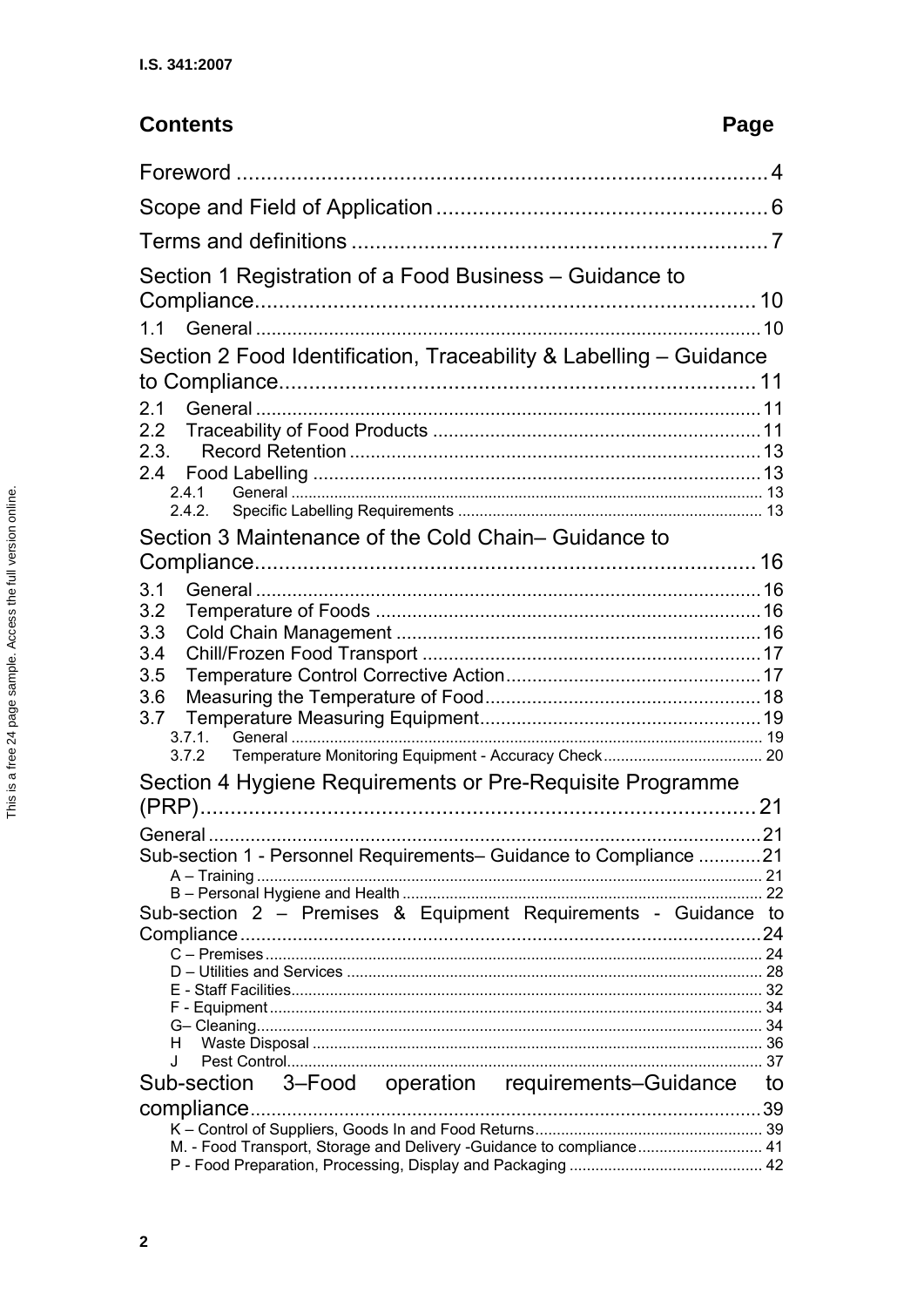| 5.1                                                            |    |
|----------------------------------------------------------------|----|
| 5.2 Flexible approach to the application of HACCP Principles50 |    |
|                                                                |    |
|                                                                |    |
| 5.3 Application of HACCP Principles to Control Hazards52       |    |
|                                                                |    |
| 5.4.1                                                          |    |
|                                                                |    |
|                                                                |    |
|                                                                |    |
| Annex I Sample Records for a food wholesale and/or retail      |    |
|                                                                | 61 |
|                                                                |    |
|                                                                |    |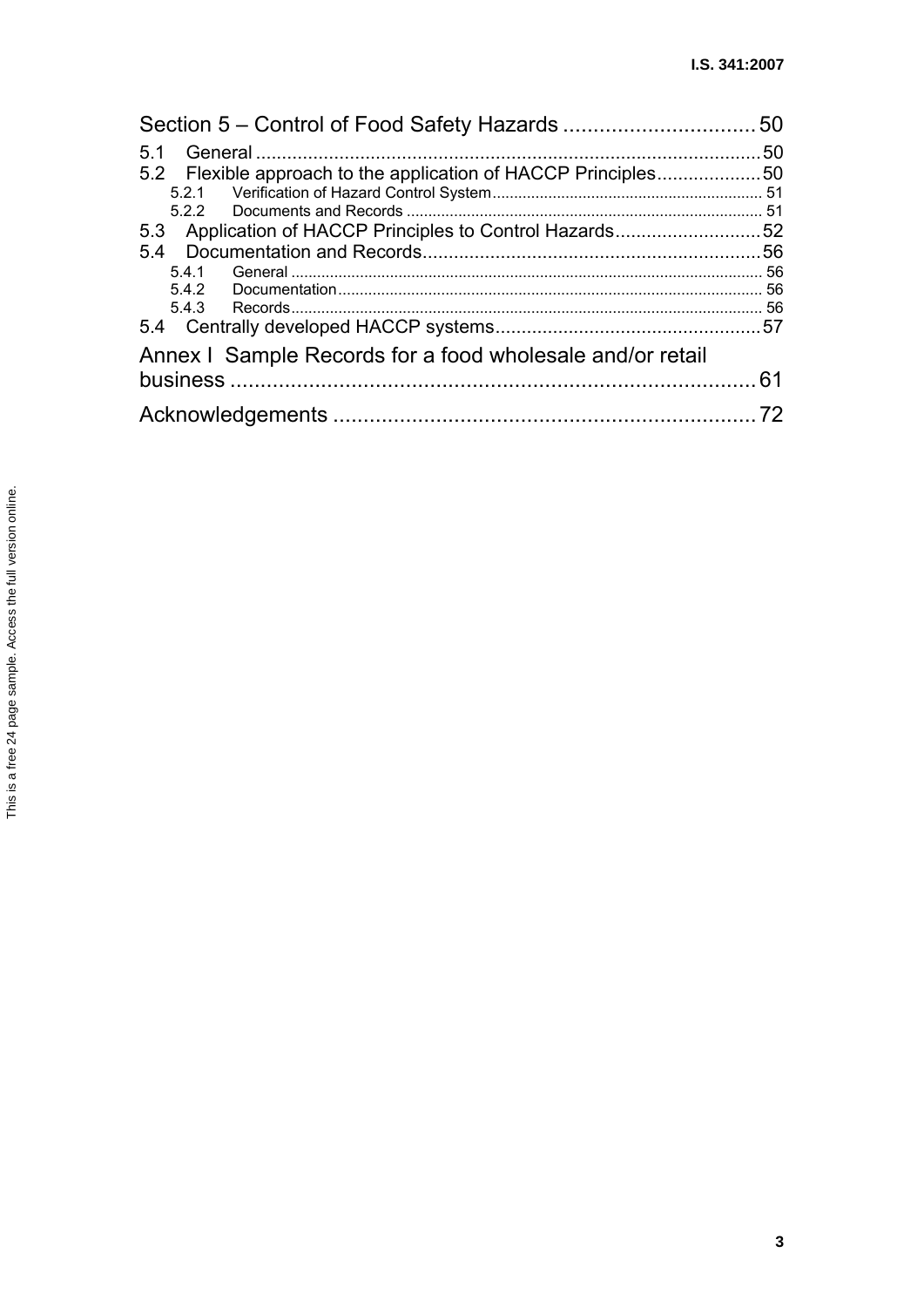# **Foreword**

This standard was prepared by a specialist working group of the Food Industry Standards Committee of the National Standards Authority of Ireland. This standard gives guidance to compliance with the requirements of Regulation (EC) No 852/2004 of the European Parliament and of the Council of 29 April 2004 on the Hygiene of Foodstuffs. This standard is intended to be used on a voluntarily basis by food businesses in the retail and wholesale sectors.

All food business operators, including those in the food retail and wholesale sector, are obliged to ensure and that they are in compliance with the requirements of Regulation (EC) No 852/2004 as enacted into Irish law by S.I. 369 of 2006.

A food business operator is required by S.I. 369 of 2006 to notify the official agency of each food establishment under his/her control. Section 1 of this standard gives guidance to food business operators on compliance with this requirement.

Regulation (EC) No 852/2004 refers to Commission Regulation (EC) No 2073/2005 of 15 November 2005 on microbiological criteria for foodstuffs and guidance on this regulation is available from the Food Safety Authority of Ireland.

Regulation (EC) No 852/2004 refers to Regulation (EC) No 178/2002 of the European Parliament and of the council of 28 January 2003 laying down the general principles and requirements of food law, establishing the European Food Safety Authority and laying down procedures in matters of food safety. Guidance is given in Section 2 of this standard on the traceability required for businesses in the food retail and wholesale sector.

Article 4 of Regulation (EC) No 852/2004 refers specifically to the responsibility of all food business operators to maintain the cold chain and the temperatures of foodstuffs. A food business operator is required to manage the cold chain in order to maintain food at the correct temperatures. The cold chain shall be managed as part of the prerequisite programme or by defining the cold chain as a Critical Control Point in the HACCP plan, guidance on maintenance of cold chain is given in Section 3 of this standard.

Article 4 and Annex II of Regulation (EC) No 852/2004 specifies the hygiene requirements for food businesses. Guidance on compliance with these requirements for businesses in the food retail and wholesale sectors is given in Section 4 of this standard.

Article 5 of Regulation (EC) No 852/2004 requires food businesses operators to put in place, implement and maintain a food safety system based on the principles of Hazard Analysis and Critical Control Point (HACCP). Guidance on compliance with this requirement is given in Section 5 of this standard. Whereas, the regulation requires all food businesses to apply the principles of HACCP to their food activities the EU Commission has stated that some food businesses will be permitted to adopt a flexible approach to application of HACCP principles and guidance is given on flexibility in Section 5 of this standard.

The implementation of a food safety system based on the principles of HACCP requires the full commitment of management and staff of the food business.

The foundation of an effective HACCP system is the correct implementation of food hygiene requirements by the food business operator. A food safety management system consists of two elements which are the implementation of the food hygiene requirements and the HACCP system.

In this standard, the word "shall" indicates that compliance with the guidance is mandatory either because the guidance relates to a specific requirement of the Regulation (EC) No 852/2004 or it was deemed by the working group to be necessary for food safety purposes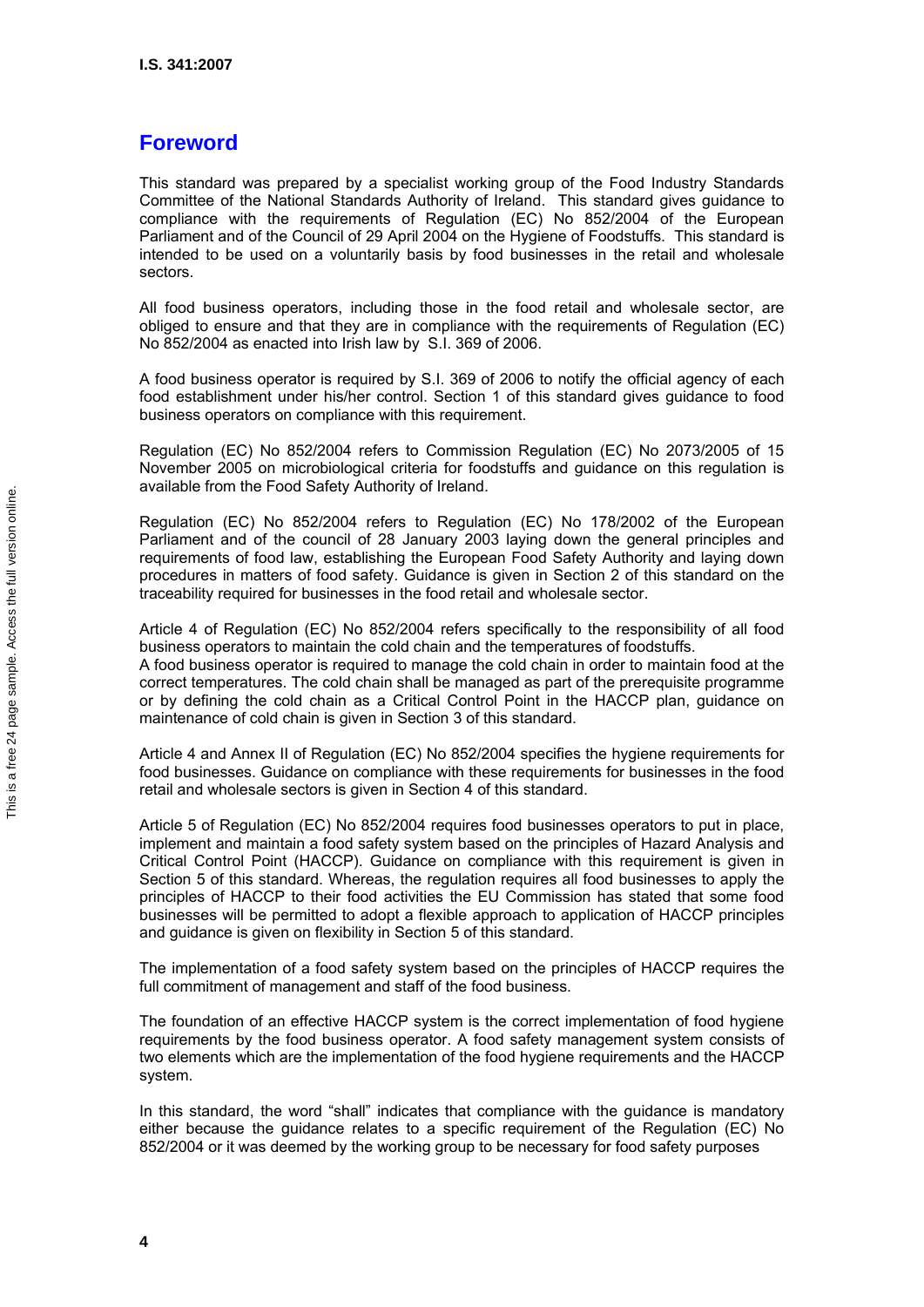Where appropriate in this standard, guidance is given on good practice and this is indicated under the heading "Good Practice". A food business is recommended but not required to comply with the "Good Practice" guidance.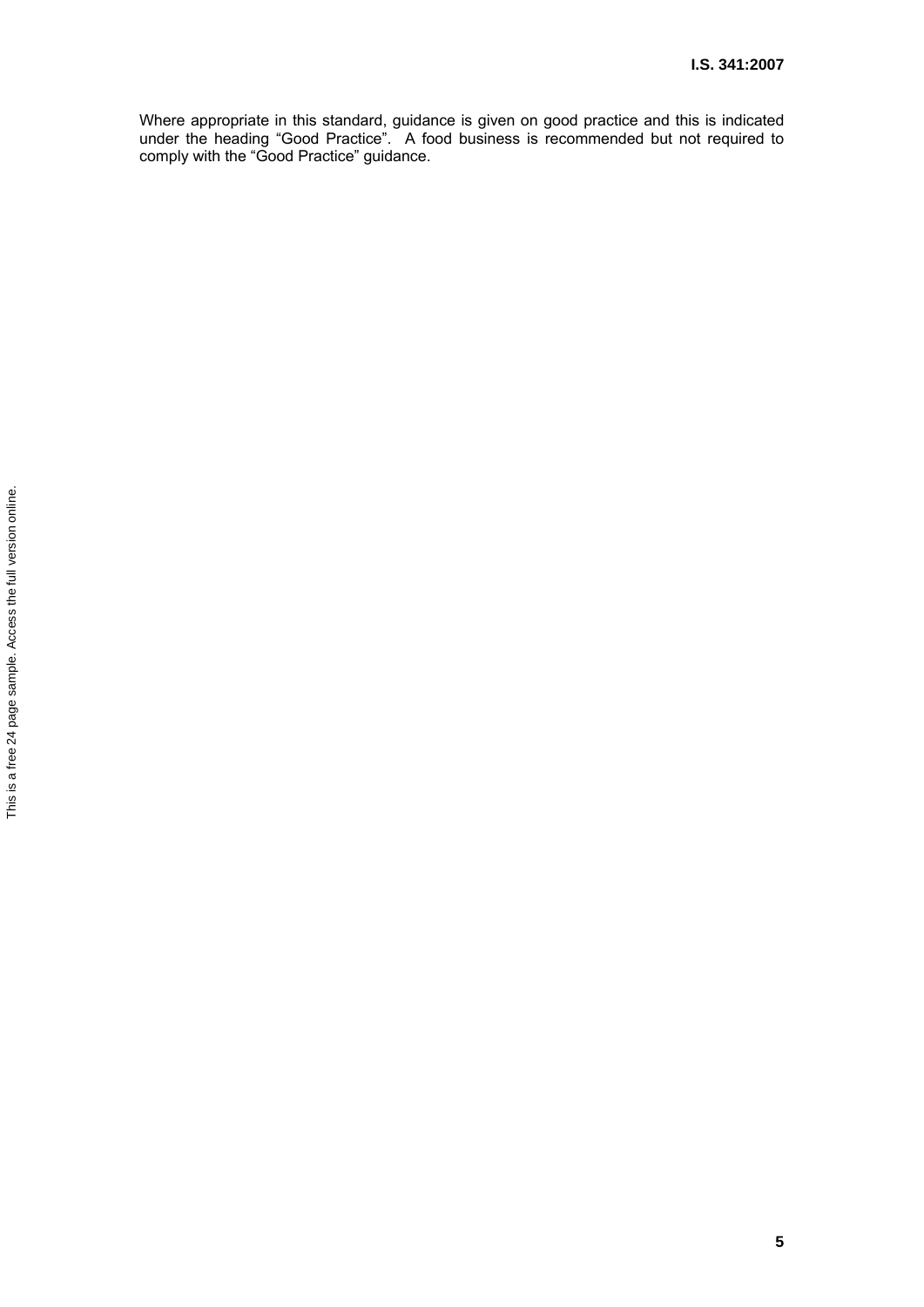# **SCHEDULE**

# Hygiene in Food Retailing and Wholesaling

# **Scope and Field of Application**

This Irish Standard provides guidance to compliance with the requirements of Regulation (EC) No 852/2004.

This Irish Standard applies to food businesses that operate in the food retail sector and includes independent and multiple retailers, service stations and other retailers of food to consumers.

The standard also applies to food businesses whose activities include the wholesale and distribution of food products.